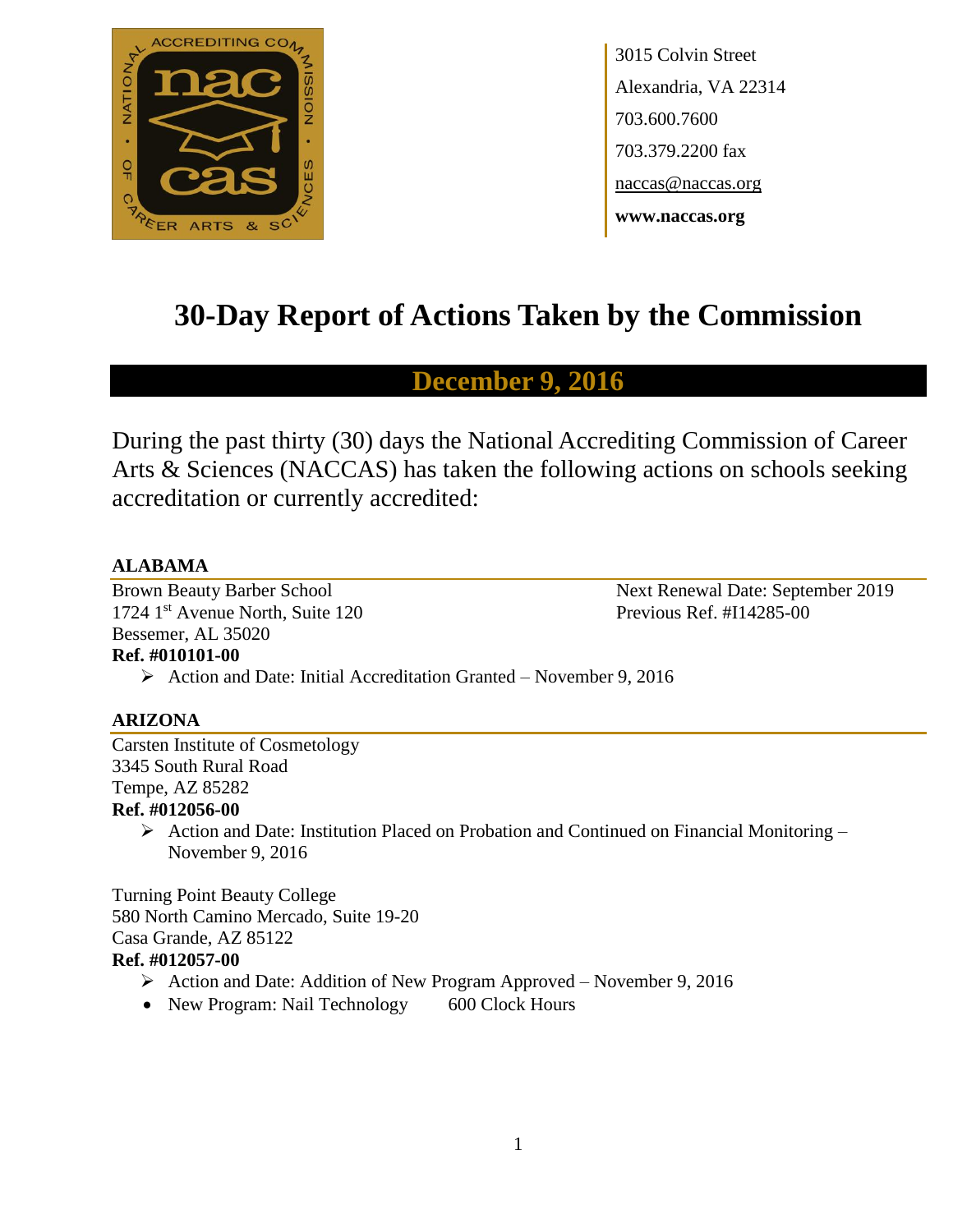Regency Beauty Institute 7910 West Thomas Road, Suite 105 Phoenix, AZ 85033

# **Ref. #B33013-36**

- Action and Date: Teach Out Agreement Approved December 1, 2016
- Institution Teaching Out Students Carsten Institute of Cosmetology 3345 South Rural Road Tempe, AZ 85282 Ref. #012056-00

Regency Beauty Institute 1457 West Southern Avenue, Suite 113 Mesa, AZ 85202

# **Ref. #B33013-38**

- Action and Date: Teach Out Agreement Approved December 1, 2016
- Institution Teaching Out Students Carsten Institute of Cosmetology 3345 South Rural Road Tempe, AZ 85282 Ref. #012056-00

# **ARKANSAS**

Searcy Beauty College, Inc. 1004 South Main Street Searcy, AR 72143

# **Ref. #013026-00**

 Action and Date: Change of Control Visit Acknowledged and Institution's Accreditation Continued – November 9, 2016

Regency Beauty Institute 2614 South Shackleford Road Little Rock, AR 72209 **Ref. #B33013-61**

- $\triangleright$  Action and Date: Teach Out Agreement Approved with Stipulations December 1, 2016
	- Institution Teaching Out Students Arkansas Beauty School – Little Rock 5108 Baseline Road Little Rock, AR 72209 Ref. #013030-00

# **CALIFORNIA**

Salon Success Academy 1385 East Foothill Boulevard Upland, CA 91786

# **Ref. #014030-00**

- Action and Date: Non-Substantive Continuing Education Class Approved November 22, 2016
- New Program: MUD Beauty Essentials 84 Clock Hours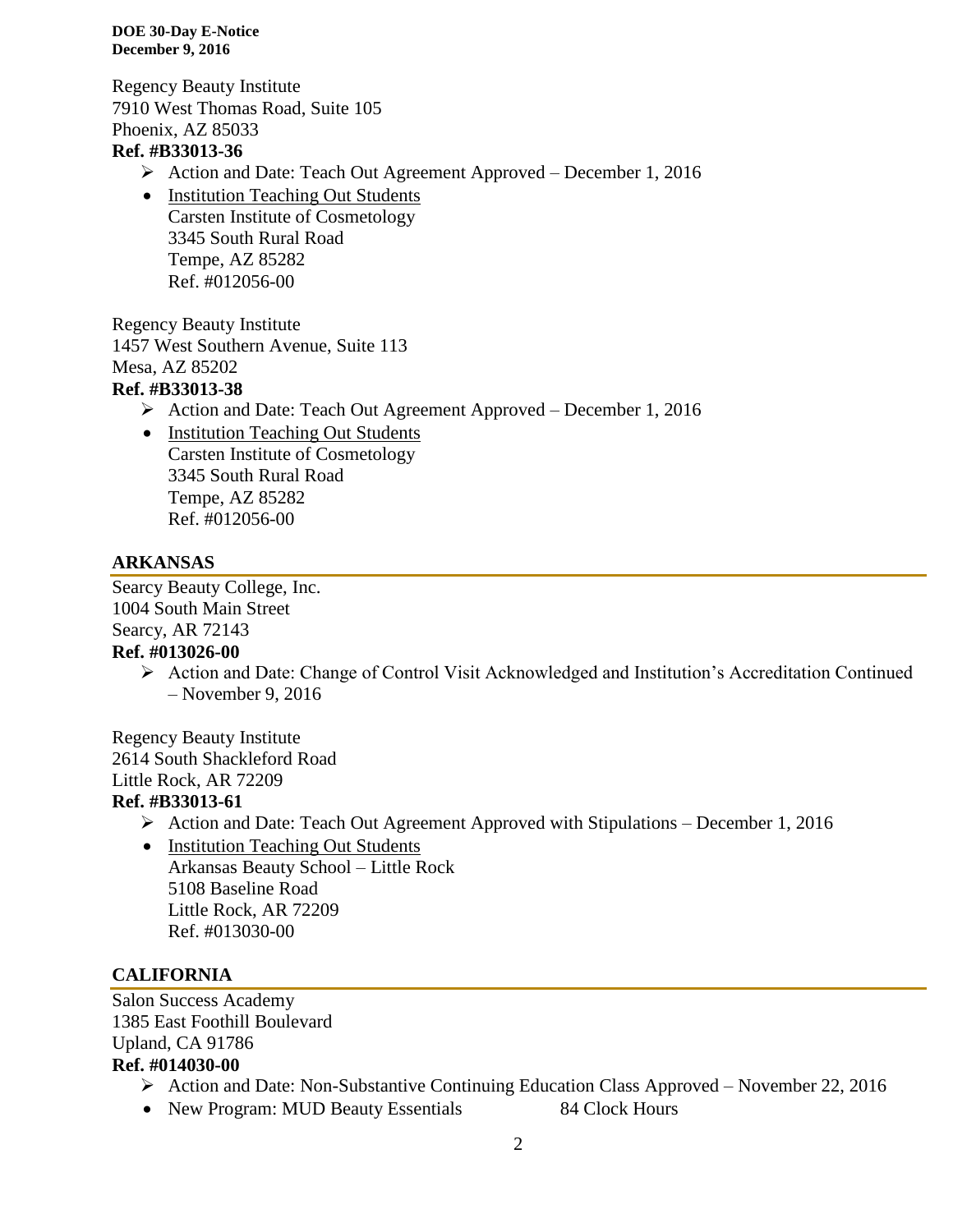Salon Success Academy 1385 East Foothill Boulevard Upland, CA 91786

# **Ref. #014030-00**

- Action and Date: Addition of New Program Approved with Stipulations November 29, 2016
- New Program: MUD's Airbrush, Bridal Make-Up, Studio Make-Up & High Fashion Make-Up

126 Clock Hours

Salon Success Academy 6780 Indiana Avenue, Suite #200 Riverside, CA 92506 **Ref. #014215-00**

- Action and Date: Non-Substantive Continuing Education Class Approved November 22, 2016
- New Program: MUD Beauty Essentials 84 Clock Hours

Salon Success Academy 6780 Indiana Avenue, Suite #200 Riverside, CA 92506 **Ref. #014215-00**

- $\triangleright$  Action and Date: Addition of New Program Approved with Stipulations November 29, 2016
- New Program: MUD's Airbrush, Bridal Make-Up, Studio Make-Up & High Fashion Make-Up

126 Clock Hours

Paul Mitchell The School Sacramento 2100 Arden Way, Suite 265 Sacramento, CA 95825

# **Ref. #014353-00**

- $\triangleright$  Action and Date: Addition of New Program Approved with Stipulations November 29, 2016
- New Program: Barbering 1500 Clock Hours

Paul Mitchell The School San Jose 130 Almaden Boulevard San Jose, CA 95113 **Ref. #B14353-01**

- $\triangleright$  Action and Date: Addition of New Program Approved with Stipulations November 29, 2016
- New Program: Barbering 1500 Clock Hours

Wayne's College of Beauty 1271 North Main Street Salinas, CA 93906

# **Ref. #014384-00**

- $\triangleright$  Action and Date: Addition of New Program Approved with Stipulations November 18, 2016
- New Program: Manicuring 400 Clock Hours

Advance Beauty Techs Academy

2191 Sampson Avenue, Suite 105

Corona, CA 92879

# **Ref. #014385-00**

 $\triangleright$  Action and Date: Institution Placed on Probation and Continued on Financial Monitoring – November 9, 2016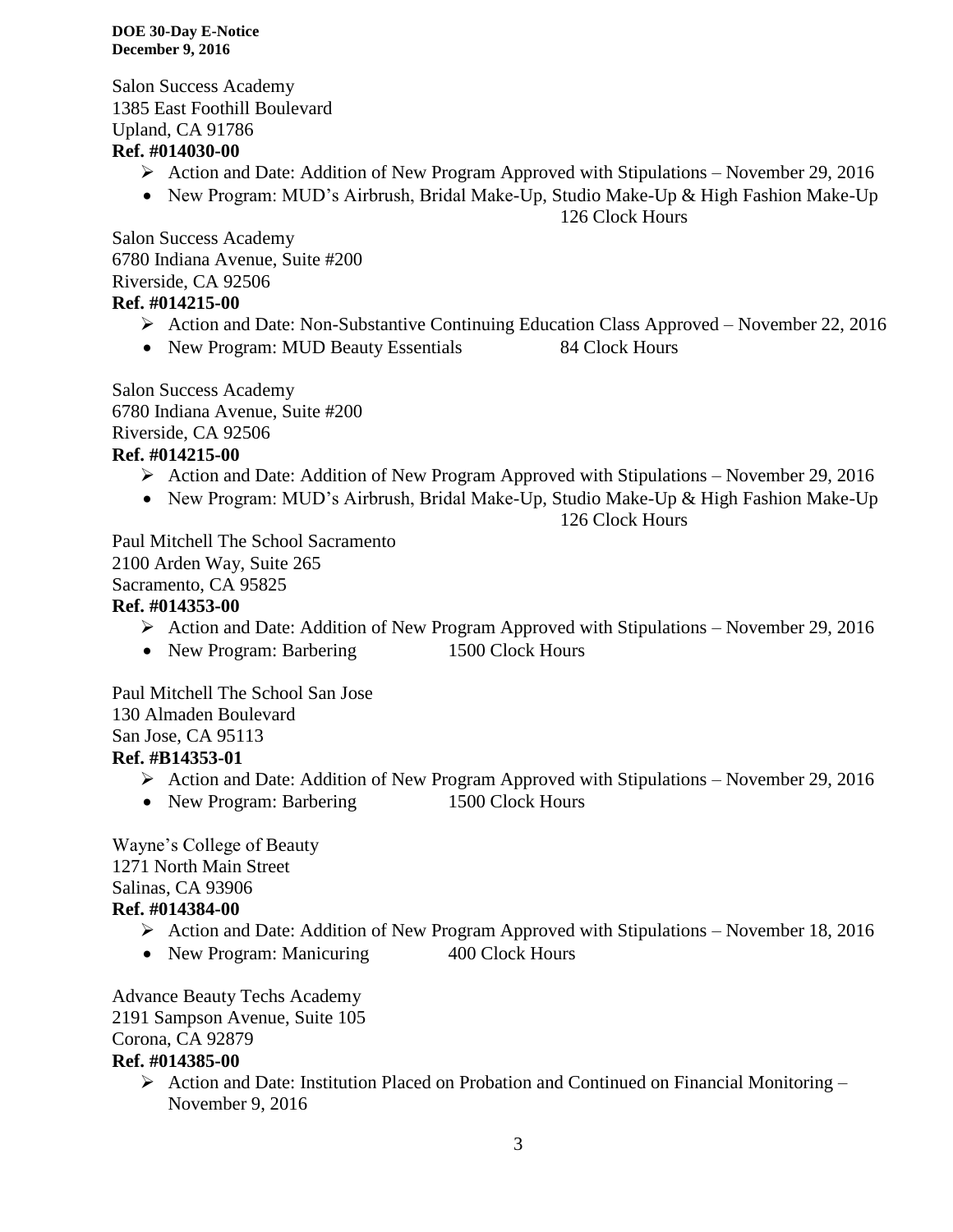Paul Mitchell The School 410 A Street San Diego, CA 92101 **Ref. #B54029-04**

- $\triangleright$  Action and Date: Addition of New Program Approved with a Stipulation November 29, 2016
- New Program: Cosmetology Make-up 1845 Clock Hours

# **COLORADO**

Regency Beauty Institute 2236 East Harmony Road Fort Collins, CO 80528 **Ref. #B33013-30**

Action and Date: Teach Out Agreement Approved – December 1, 2016

• Institution Teaching Out Students Hair Dynamics Education Center 6464 South College Avenue Fort Collins, CO 80525 Ref. #015035-00

Regency Beauty Institute 2236 East Harmony Road Fort Collins, CO 80528

## **Ref. #B33013-30**

- Action and Date: Teach Out Agreement Approved December 1, 2016
- Institution Teaching Out Students Cheeks International Academy of Beauty 5010 Granite Street Loveland, CO 80535 Ref. #B60001-01

## **CONNECTICUT**

Branford Academy of Hair & Cosmetology Next Renewal Date: May 2021 251 West Main Street Building 2, Suite 10 Branford, CT 06405 **Ref. #016038-00**

Action and Date: Renewal of Accreditation with Stipulations- November 9, 2016

# **FLORIDA**

Hollywood Institute of Beauty Careers 420 South State Road 7 Hollywood, FL 33023 **Ref. #019103-00**

- $\triangleright$  Action and Date: Addition of New Program Approved November 29, 2016
- New Program: Advanced Clinical Skin Care Specialist 600 Clock Hours

Hollywood Institute of Beauty Careers 7587-7599 South Dixie Highway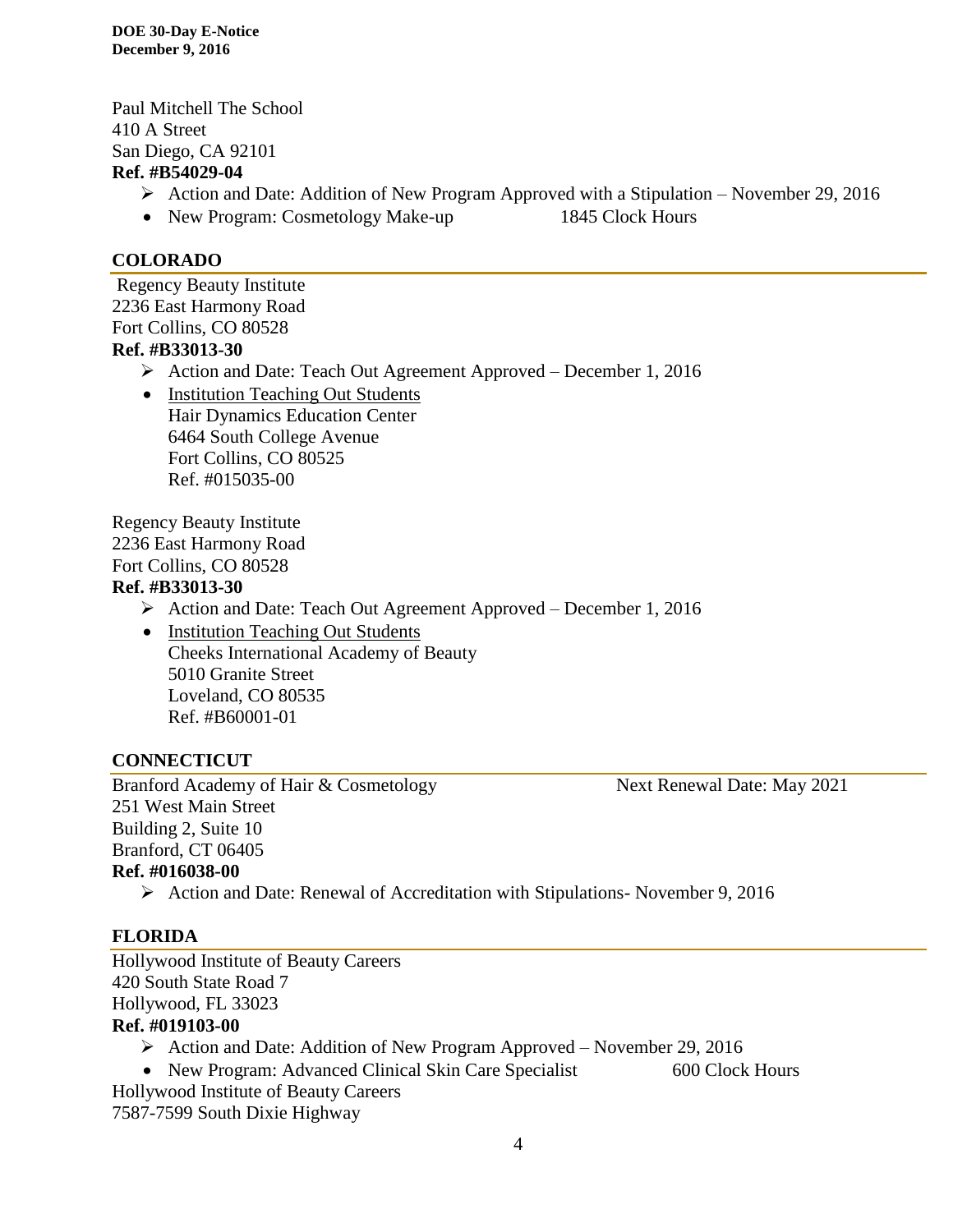West Palm Beach, FL 33405 **Ref. #B19103-02**

- Action and Date: Addition of New Program Approved November 29, 2016
- New Program: Advanced Clinical Skin Care Specialist 600 Clock Hours

Hollywood Institute of Beauty Careers 1271 Semoran Boulevard, Suite 131 Casselberry, FL 32707 **Ref. #B19103-03**

- Action and Date: Addition of New Program Approved November 29, 2016
- New Program: Advanced Clinical Skin Care Specialist 600 Clock Hours

Florida Academy of Health & Beauty 2901 West Oakland Boulevard, B16-18 Oakland Park, FL 33311 **Ref. #019104-00**

 Action and Date: Change of Location Visit Acknowledged and Institution's Accreditation Continued – November 9, 2016

Shear Excellence Hair Academy Next Renewal Date: May 2022 3244 Lithia Pinecrest Road Previous Ref. #P19115-01 Valrico, FL 33594 **Ref. #B19115-01**

Action and Date: Full Additional Location Accreditation Granted – November 9, 2016

Cozmo Beauty School 10347 Bonita Beach Road, SE Unit 103 Bonita Springs, FL 34135 **Ref. #019118-00**

 $\triangleright$  Action and Date: Institution Continued on Financial Monitoring and Probation – November 9, 2016

Regency Beauty Institute 11621 South Cleveland Avenue, Suite 30 Fort Myers, FL 33907

# **Ref. #B33013-49**

- Action and Date: Teach Out Agreement Approved December 1, 2016
- Institution Teaching Out Students Aveda Institute – South Florida 4186 South University Drive Davie, FL 33328 Ref. #019113-00

Regency Beauty Institute 11621 South Cleveland Avenue, Suite 30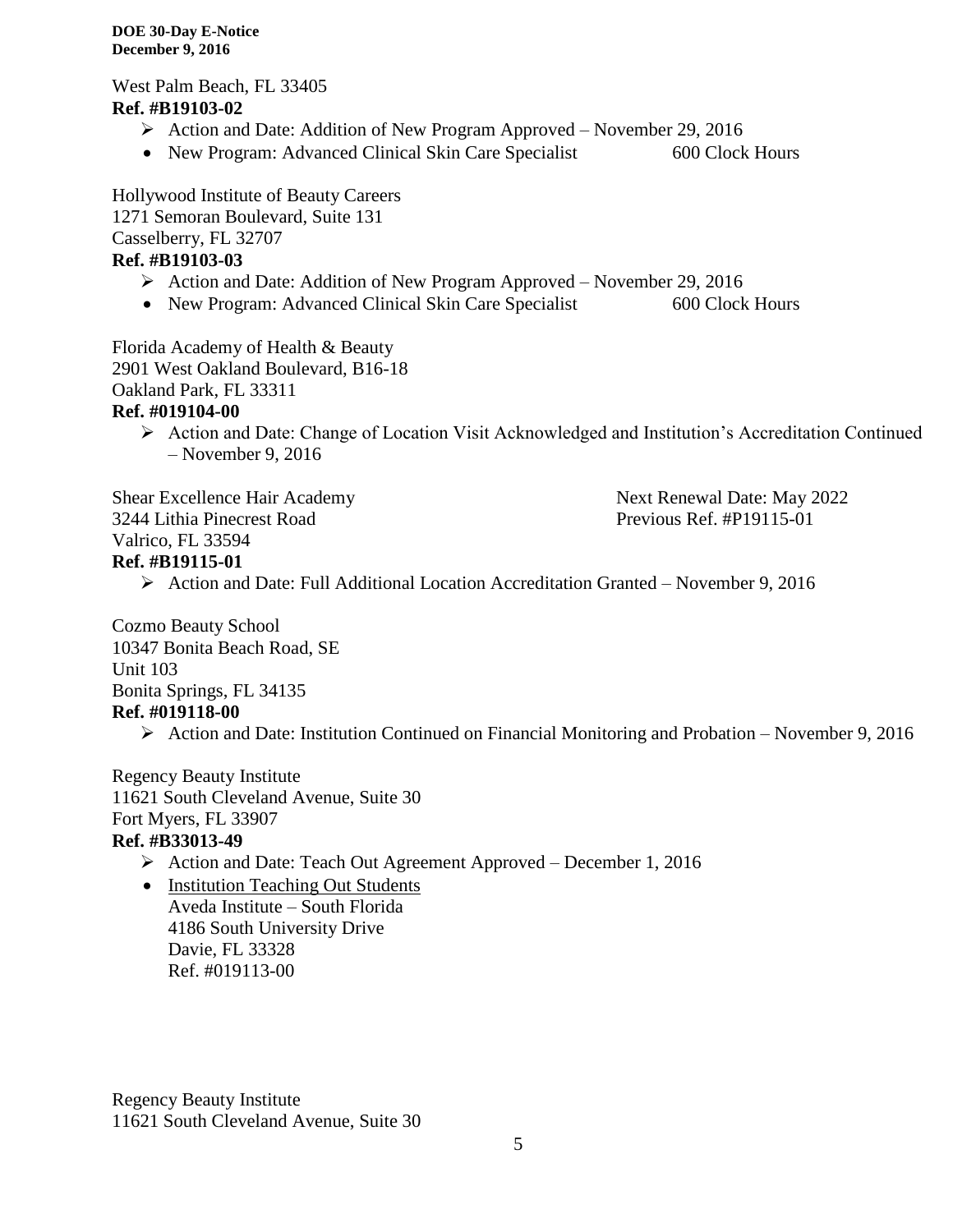Fort Myers, FL 33907 **Ref. #B33013-49**

- Action and Date: Teach Out Agreement Approved December 1, 2016
- Institution Teaching Out Students Cozmo Beauty School 10347 Bonita Beach Road, SE, Unit 103 Bonita Springs, FL 34135 Ref. #019118-00

Regency Beauty Institute 9200 Arlington Expressway Jacksonville, FL 32225

# **Ref. #B33013-65**

- Action and Date: Teach Out Agreement Approved December 1, 2016
- Institution Teaching Out Students Aveda Institute – Tallahassee 2020 West Pensacola Street Tallahassee, FL 32304 Ref. #019116-00

Regency Beauty Institute 9200 Arlington Expressway Jacksonville, FL 32225 **Ref. #B33013-65**

- Action and Date: Teach Out Agreement Approved December 1, 2016
- Institution Teaching Out Students Parisian Spa Institute 1045 Riverside Avenue Jacksonville, FL 32204 Ref. #019135-00

Regency Beauty Institute 20 Blanding Boulevard Orange Park, FL 32073 **Ref. #B33013-69**

- Action and Date: Teach Out Agreement Approved December 1, 2016
- Institution Teaching Out Students Parisian Spa Institute 1045 Riverside Avenue

Jacksonville, FL 32204

Ref. #019135-00

Regency Beauty Institute 20 Blanding Boulevard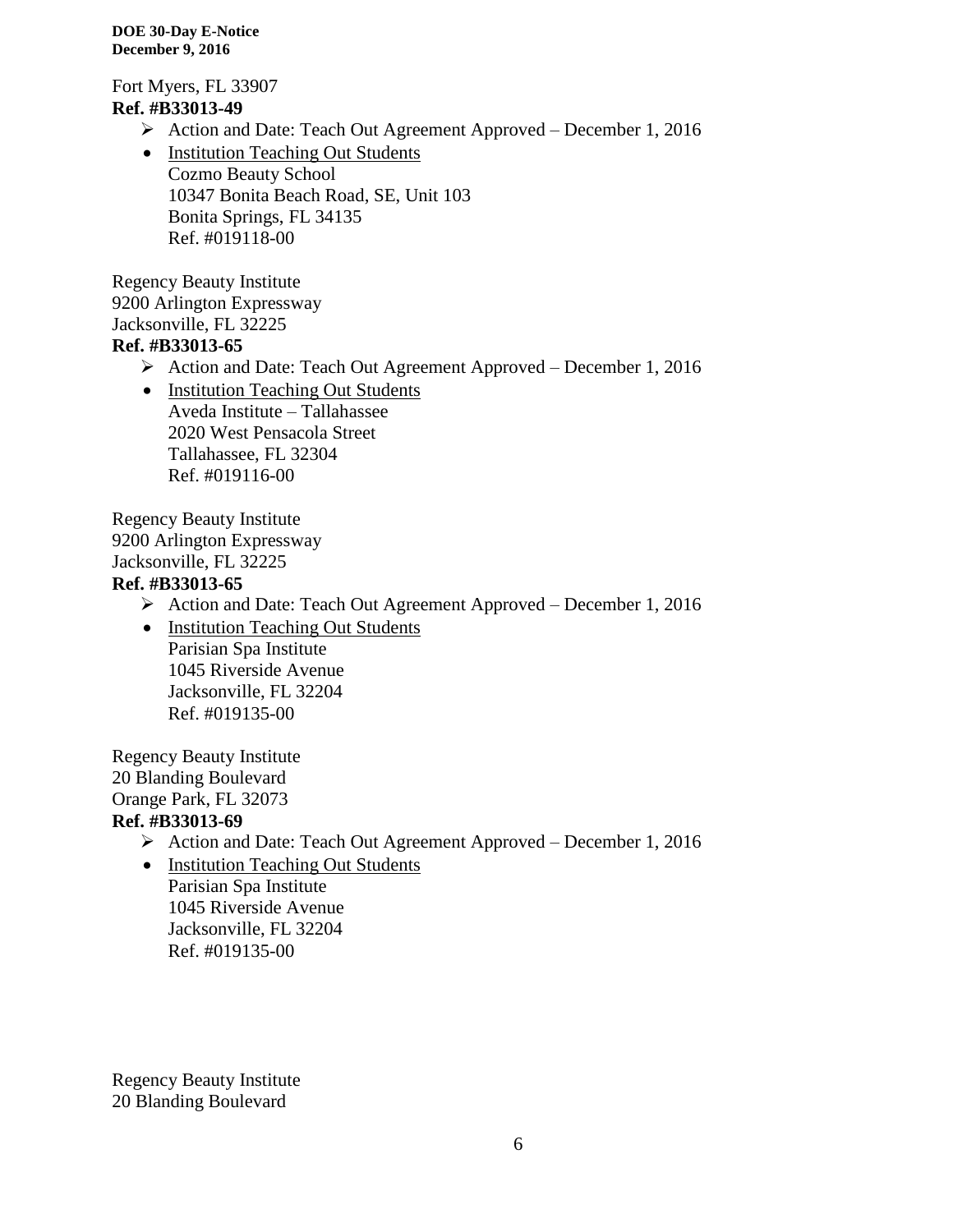Orange Park, FL 32073 **Ref. #B33013-69**

- Action and Date: Teach Out Agreement Approved December 1, 2016
- Institution Teaching Out Students North Florida Academy 1115 South Blanding Boulevard, #202 Orange Park, FL 32065 Ref. #019119-00

Regency Beauty Institute 20 Blanding Boulevard Orange Park, FL 32073 **Ref. #B33013-69**

- Action and Date: Teach Out Agreement Approved December 1, 2016
- Institution Teaching Out Students Aveda Institute – Jacksonville 10601San Jose Boulevard, Suite 7 Jacksonville, FL 32257 Ref. #B19116-01

Regency Beauty Institute 20 Blanding Boulevard Orange Park, FL 32073 **Ref. #B33013-69**

- Action and Date: Teach Out Agreement Approved December 1, 2016
- Institution Teaching Out Students Aveda Institute- Tampa Bay 28272 US Highway 19 North Clearwater, FL 33761 Ref. #B19116-02

Regency Beauty Institute 14360 -62 North Dale Mabry Highway Tampa, FL 33609

# **Ref. #B33013-79**

- Action and Date: Teach Out Agreement Approved December 1, 2016
- Institution Teaching Out Students Aveda Institute – Orlando 495 North Semoran Boulevard, Suite 6 Winter Park, FL 32792 Ref. #B19113-02

Regency Beauty Institute 14360 -62 North Dale Mabry Highway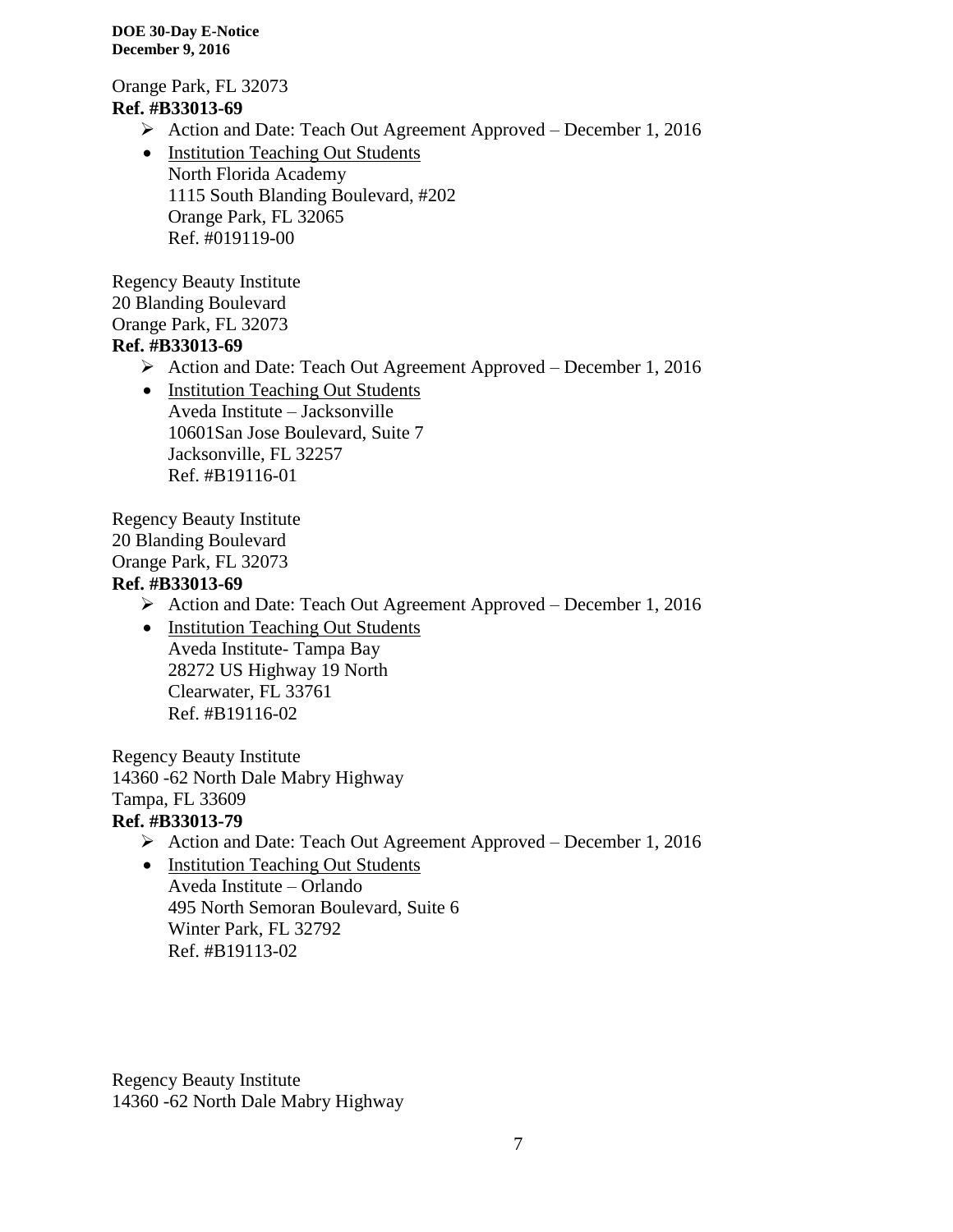Tampa, FL 33609 **Ref. #B33013-79**

- Action and Date: Teach Out Agreement Approved December 1, 2016
- Institution Teaching Out Students Summit Salon Academy Tampa, FL  $Ref. # N/A$

# **GEORGIA**

Keune Academy by 124 755 Lawrenceville Suwanee Road, Suite 1300 Lawrenceville, GA 30043 **Ref. #020033-00**

- $\triangleright$  Action and Date: Non-Substantive Change of Official Contact Information November 17, 2016
- Previous Official Contact Information: Ms. Mary Bennett, 755 Lawrenceville Suwanee Road, Suite 1300 Lawrenceville, GA 30043, Phone #: (678) 990−0762 Email: mbennett@keuneacademyby124.edu
- New Official Contact Information: Ms. Keisha Whittaker, 755 Lawrenceville Suwanee Road, Suite 1300 Lawrenceville, GA 30043, Phone #: (678) 735−4767 Email: kwhittaker@keuneacademyby124.edu

Keune Academy by 124 3344 Peachtree Road, Suite 200 Atlanta, GA 30326 **Ref. #P20033-01**

- $\triangleright$  Action and Date: Non-Substantive Change of Official Contact Information November 17, 2016
- Previous Official Contact Information: Ms. Mary Bennett, 755 Lawrenceville Suwanee Road, Suite 1300 Lawrenceville, GA 30043, Phone #: (678) 990−0762 Email: mbennett@keuneacademyby124.edu
- New Official Contact Information: Ms. Keisha Whittaker, 755 Lawrenceville Suwanee Road, Suite 1300 Lawrenceville, GA 30043, Phone #: (678) 735−4767 Email: kwhittaker@keuneacademyby124.edu

Health And Style Institute, LLC Next Renewal Date: January 2021 615 Ernest West Barrett Parkway Previous Ref. #P43040-01 Kennesaw, GA 30144 **Ref. #B43040-01**

Action and Date: Full Additional Location Accreditation Granted – November 9, 2016

## **IDAHO**

D&L Academy of Hair Design, Inc. 113 Main Avenue East Twin Falls, ID 83301

## **Ref. #022028-00**

- Action and Date: Non-Substantive Additional Classroom Space Approved November 16, 2016
- Additional Classroom Space: 1205 Filer Ave. East, Twin Falls, ID 83301

Aveda Institute Boise

10222 West Fairview Avenue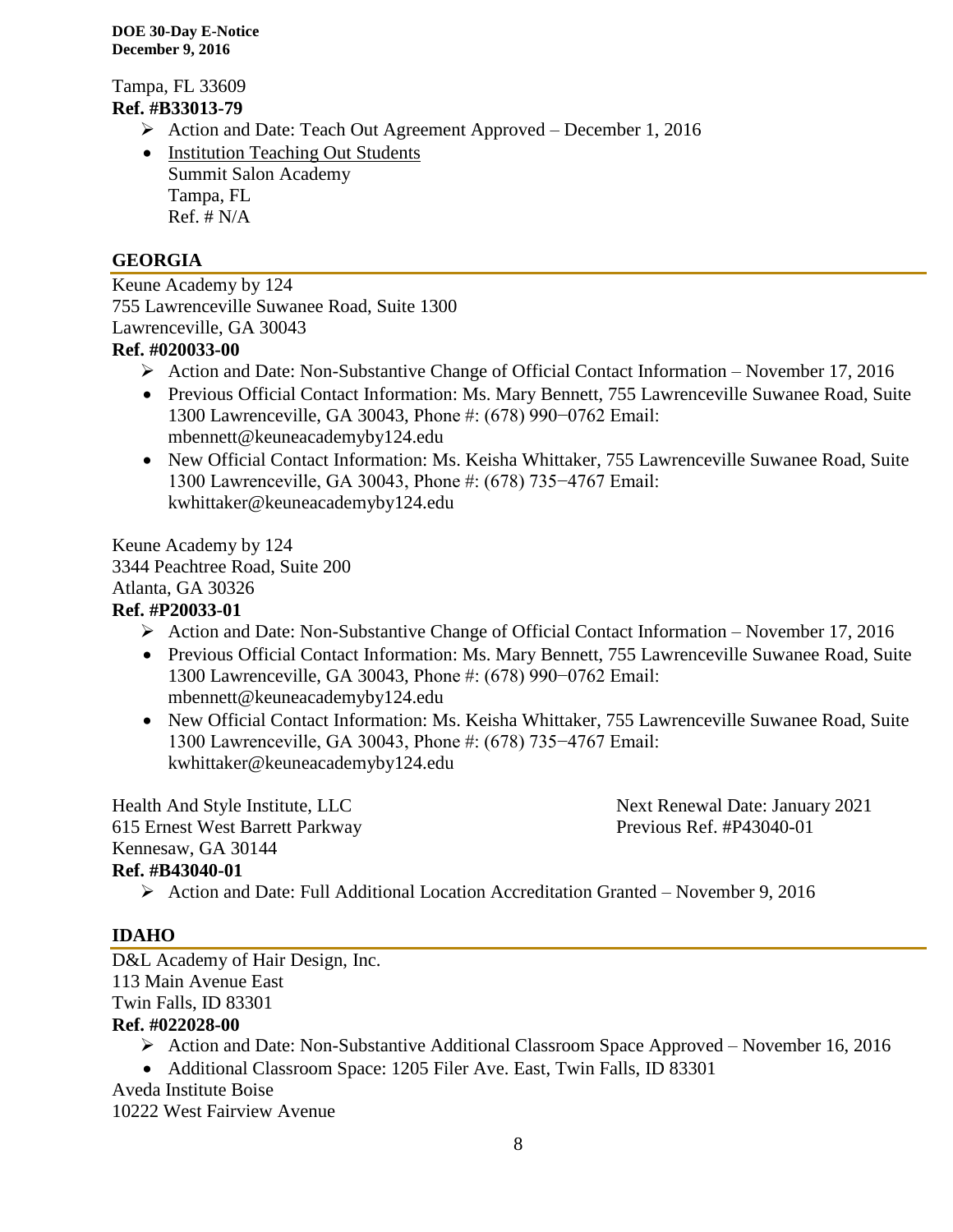Boise, ID 83704 **Ref. #022031-00**

- Action and Date: Addition of New Program Approve November 29, 2016
- New Program: Esthetics 600 Clock Hours

# **ILLINOIS**

Alvareita's College of Cosmetology, Inc. 333 South Kansas Street Edwardsville, IL 62025 **Ref. #023109-00**

- - $\triangleright$  Action and Date: Institution Placed on Financial Monitoring November 9, 2016

Alvareita's College of Cosmetology, Inc.

333 South Kansas Street

Edwardsville, IL 62025

## **Ref. #023109-00**

 $\triangleright$  Action and Date: Institution Placed on Special Reporting Requirement – November 9, 2016

Alvareita's College of Cosmetology, Inc.

3048 Godfrey Road

Godfrey, IL 62035

# **Ref. #023128-00**

 $\triangleright$  Action and Date: Institution Placed on Financial Monitoring – November 9, 2016

Alvareita's College of Cosmetology, Inc.

3048 Godfrey Road

Godfrey, IL 62035

## **Ref. #023128-00**

Action and Date: Institution Placed on Special Reporting Requirement – November 9, 2016

Innovations Design Academy Inc 125 East Locust Street Canton, IL 61520 **Ref. #023173-00**

- - $\triangleright$  Action and Date: Institution Removed from Monitoring for Accreditation Standards and Criteria November 11, 2016

Regency Beauty Institute 7411 South Cass Avenue Darien, IL 60561 **Ref. #B33013-03**

- Action and Date: Teach Out Agreement Approved– December 1, 2016
- Institution Teaching Out Students The University of Aesthetics & Cosmetology 1037-1043 Curtiss Street Downers Grove, IL 60515 Ref. #023164-00

Regency Beauty Institute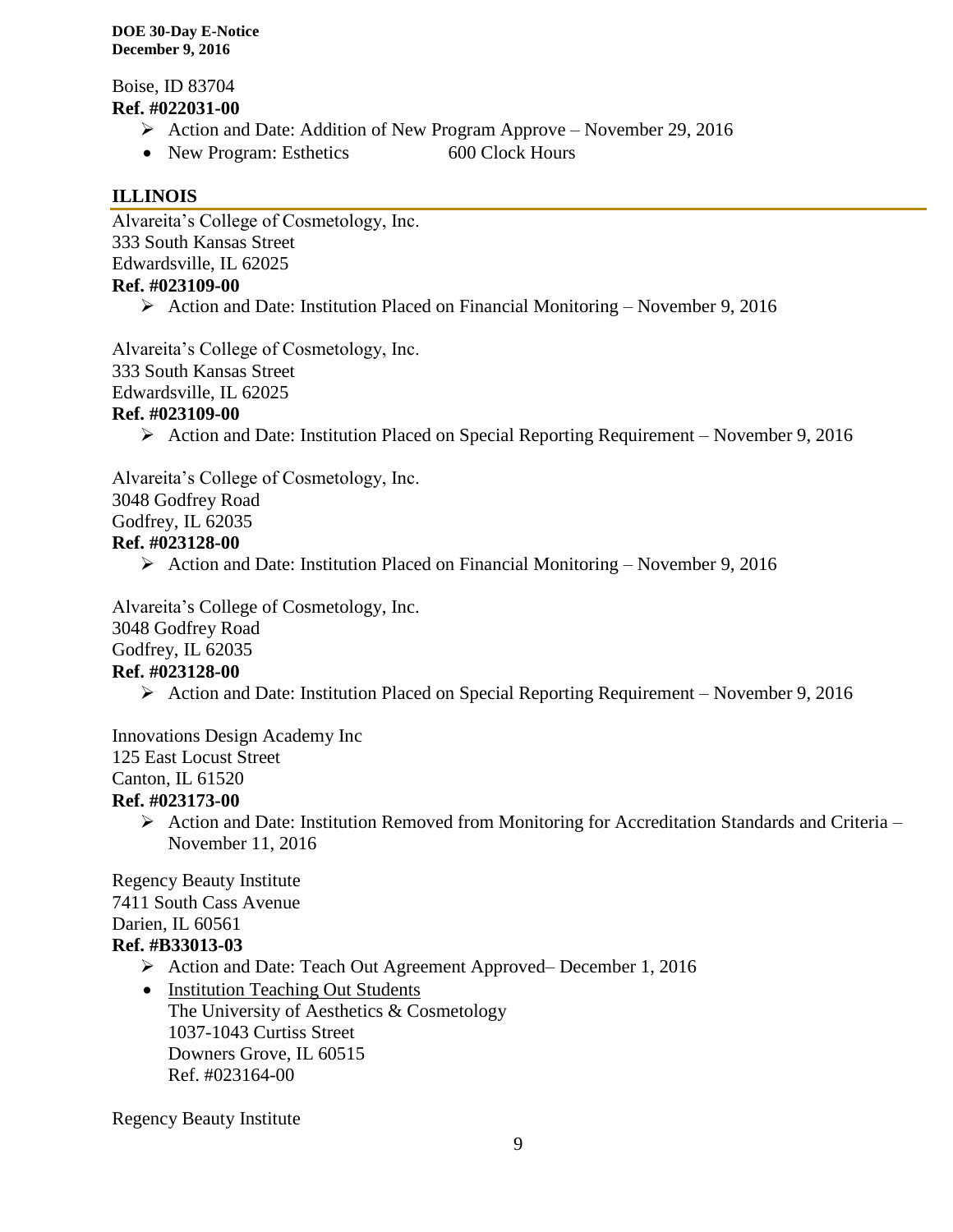7411 South Cass Avenue Darien, IL 60561 **Ref. #B33013-03**

- Action and Date: Teach Out Agreement Approved December 1, 2016
- Institution Teaching Out Students Bell Mar Beauty College 5717 West Cermak Road Cicero, IL 60804 Ref. #023133-00

Regency Beauty Institute 7411 South Cass Avenue Darien, IL 60561 **Ref. #B33013-03**

- Action and Date: Teach Out Agreement Approved with a Stipulation December 2, 2016
- Institution Teaching Out Students Douglas J Aveda Institute Chicago 2828 North Clark Street Chicago, IL 60657 Ref. #023163-00

Regency Beauty Institute 7411 South Cass Avenue Darien, IL 60561

# **Ref. #B33013-03**

 $\triangleright$  Action and Date: Teach Out Agreement Approved with a Stipulation – December 1, 2016

• Institution Teaching Out Students Cannella School of Hair Design 617 West North Avenue Villa Park, IL 60181 Ref. #023100-00

Regency Beauty Institute 4374 East New York Street Aurora, IL 60504 **Ref. #B33013-04**

Action and Date: Teach Out Agreement Approved with a Stipulation – December 1, 2016

• Institution Teaching Out Students Cannella School of Hair Design 617 West North Avenue Villa Park, IL 60181 Ref. #023100-00

Regency Beauty Institute 4374 East New York Street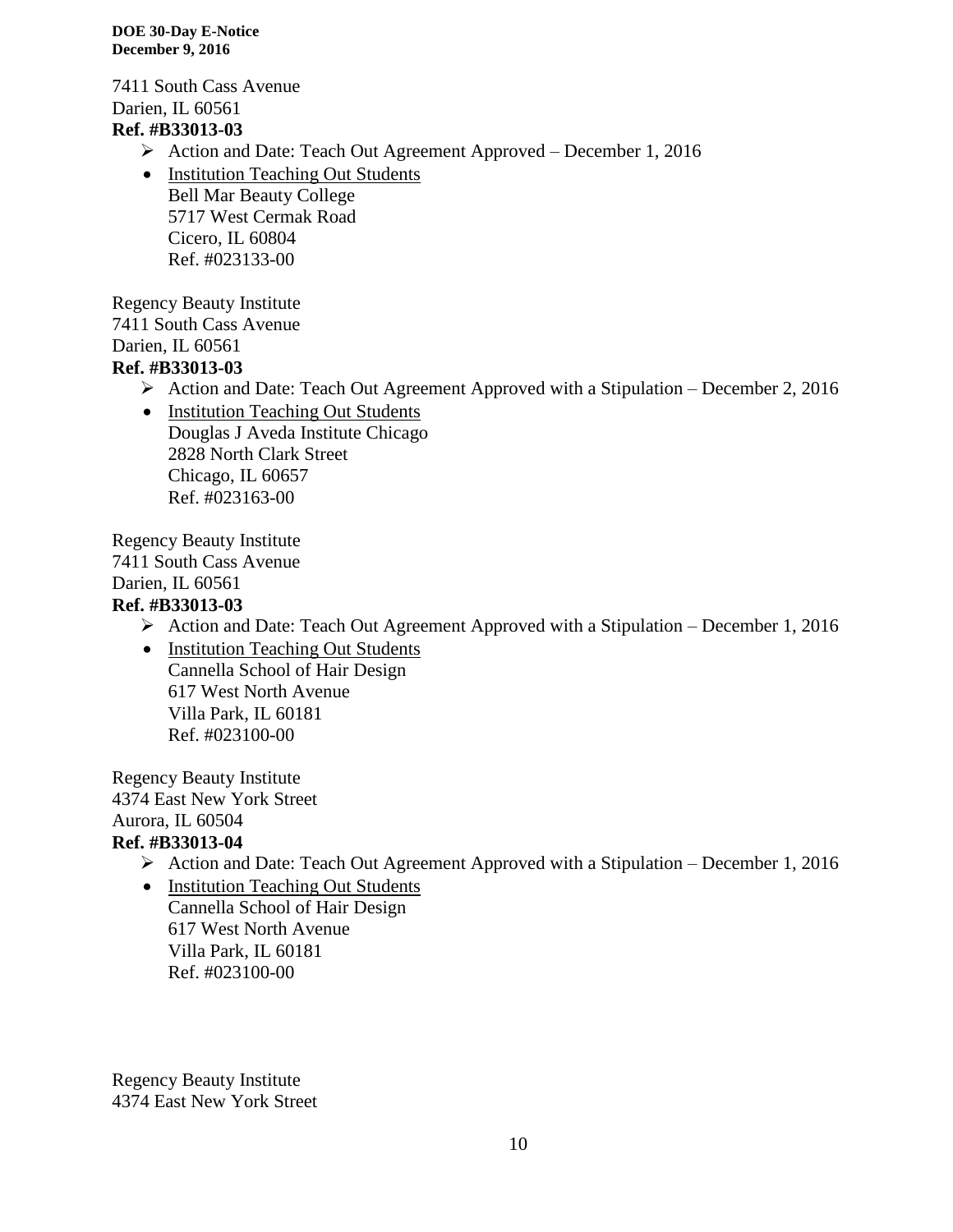Aurora, IL 60504 **Ref. #B33013-04**

- $\triangleright$  Action and Date: Teach Out Agreement Approved with a Stipulation December 1, 2016
- Institution Teaching Out Students Cannella School of Hair Design 117 West Chicago Street Elgin, IL 60120 Ref. #023113-00

Regency Beauty Institute 4374 East New York Street Aurora, IL 60504 **Ref. #B33013-04**

- Action and Date: Teach Out Agreement Approved December 1, 2016
- Institution Teaching Out Students The University of Aesthetics & Cosmetology 1037-1043 Curtiss Street Downers Grove, IL 60515 Ref. #023164-00

Regency Beauty Institute 10850 Lincoln Trail, Suite 16 Fairview Heights, IL 62208 **Ref. #B33013-14**

- Action and Date: Teach Out Agreement Approved December 1, 2016
	- Institution Teaching Out Students National Academy of Beauty Arts 157 Concord Plaza, Lower Level St. Louis, MO 63128 Ref. #035010-00

Regency Beauty Institute 2904 Colorado Avenue Joliet, IL 60431

- **Ref. #B33013-18**
	- Action and Date: Teach Out Agreement Approved December 1, 2016
	- Institution Teaching Out Students The University of Aesthetics & Cosmetology 1037-1043 Curtiss Street Downers Grove, IL 60515 Ref. #023164-00

Regency Beauty Institute 609 South Randall Road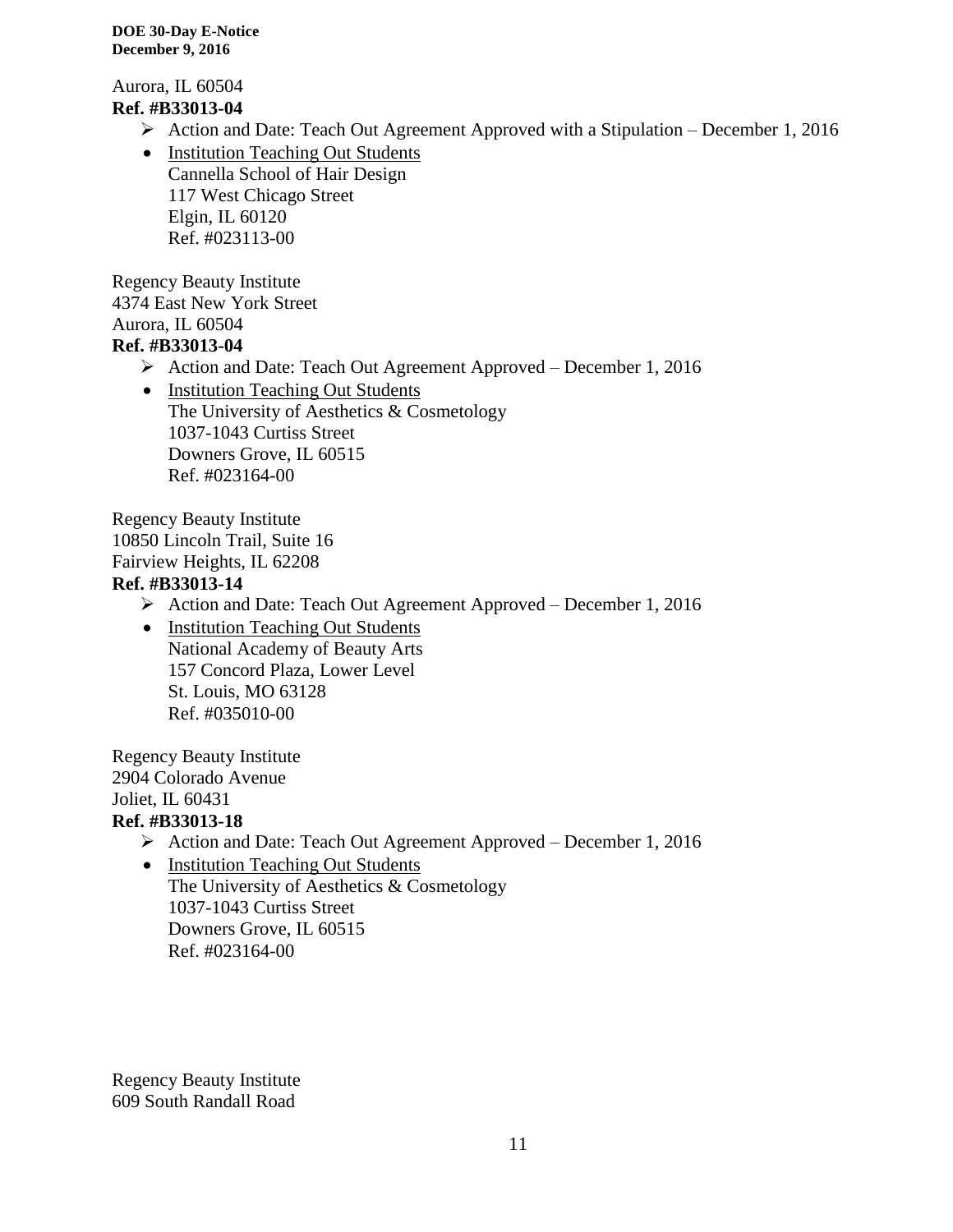Elgin, IL 60123 **Ref. #B33013-44**

- $\triangleright$  Action and Date: Teach Out Agreement Approved with a Stipulation December 1, 2016
- Institution Teaching Out Students Cannella School of Hair Design 117 West Chicago Street Elgin, IL 60120 Ref. #023113-00

Regency Beauty Institute 15931 South Harlem Avenue Tinley Park, IL 60477 **Ref. #B33013-47**

- Action and Date: Teach Out Agreement Approved December 1, 2016
- Institution Teaching Out Students The University of Aesthetics & Cosmetology 1037-1043 Curtiss Street Downers Grove, IL 60515 Ref. #023164-00

Regency Beauty Institute 15931 South Harlem Avenue Tinley Park, IL 60477 **Ref. #B33013-47**

- Action and Date: Teach Out Agreement Approved December 1, 2016
- Institution Teaching Out Students Cannella School of Hair Design 12943 Western Avenue Blue Island, IL 60406 Ref. #023055-00

Regency Beauty Institute 15931 South Harlem Avenue Tinley Park, IL 60477

# **Ref. #B33013-47**

- Action and Date: Teach Out Agreement Approved December 1, 2016
- Institution Teaching Out Students Bell Mar Beauty College 5717 West Cermak Road Cicero, IL 60804 Ref. #023133-00

Regency Beauty Institute 5657 Northwest Highway, Suite C1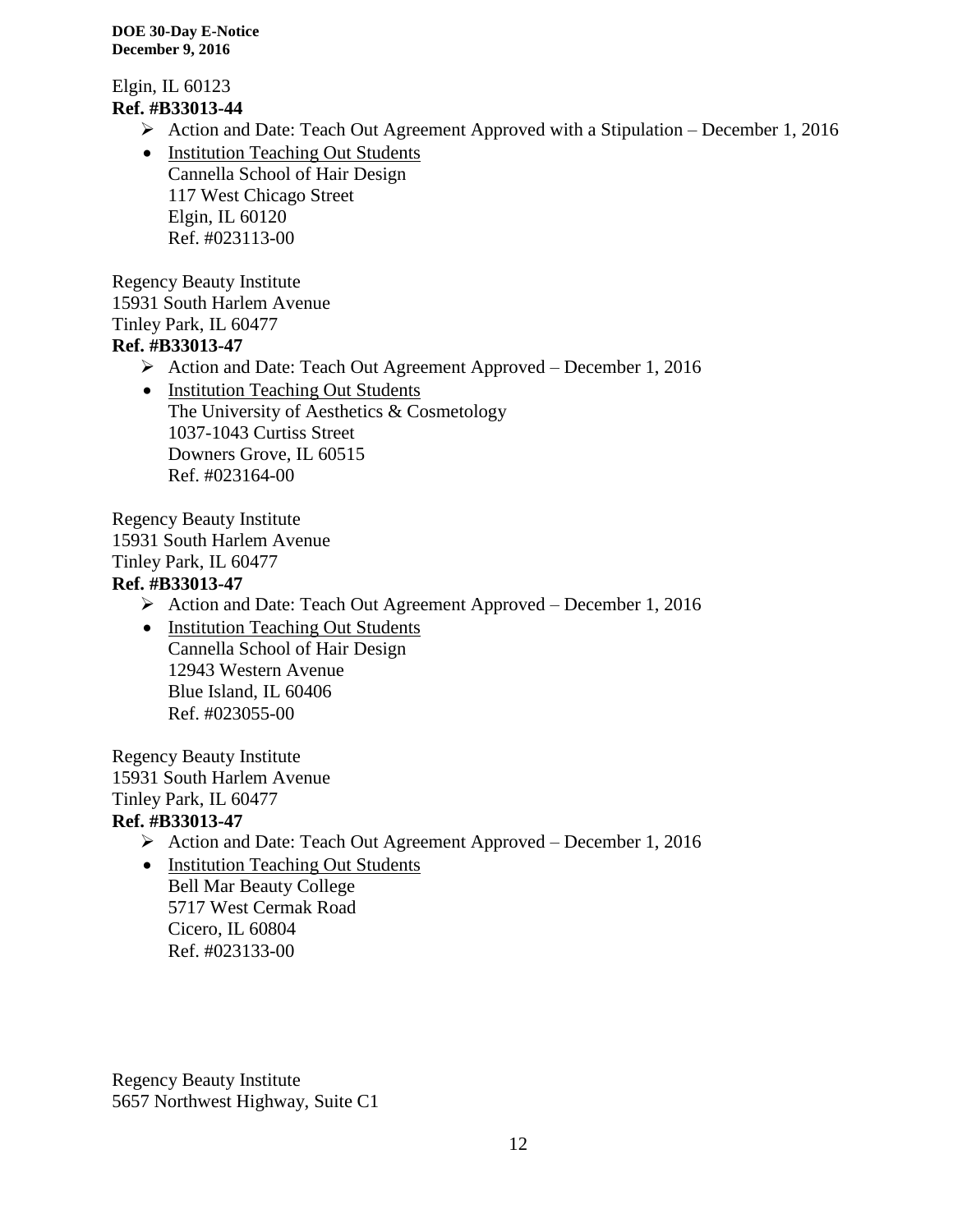Crystal Lake, IL 60014 **Ref. #B33013-70**

- Action and Date: Teach Out Agreement Approved December 2, 2016
- Institution Teaching Out Students Aveda Institute Austin 6001 Middle Fiskville Road, Suite 200 Austin, TX 78752 Ref. #B28069-07

# **INDIANA**

Paul Mitchell The School – Merrillville 7990 Broadway Merrillville, IN 46410 **Ref. #024088-00**

Action and Date: Institution Continued on Financial Monitoring – November 9, 2016

Regency Beauty Institute 4150 Grape Road Mishawaka, IN 46545

# **Ref. #B33013-46**

- $\triangleright$  Action and Date: Teach Out Agreement Not Approved December 1, 2016
- Proposed Teach-Out Institution Merrillville Beauty College 48 West 67<sup>th</sup> Place Merrillville, IN 46410 Ref. #024009-00

Regency Beauty Institute 5201 East Virginia Street Evansville, IN 47715 **Ref. #B33013-52**

- Action and Date: Teach Out Agreement Approved December 1, 2016
- Institution Teaching Out Students Roger's Academy of Hair Design 2903 Mt. Vernon Avenue Evansville, IN 47712 Ref. #024041-00

Regency Beauty Institute 2505 Southlake Mall, Store 2495 D Merrillville, IN 46410 **Ref. #B33013-75**

- Action and Date: Teach Out Agreement Approved December 1, 2016
- Institution Teaching Out Students Lil Lou's Beauty and Barber College, LLC 5015 US Highway 6 Portage, IN 46368-4740 Ref. #B24087-01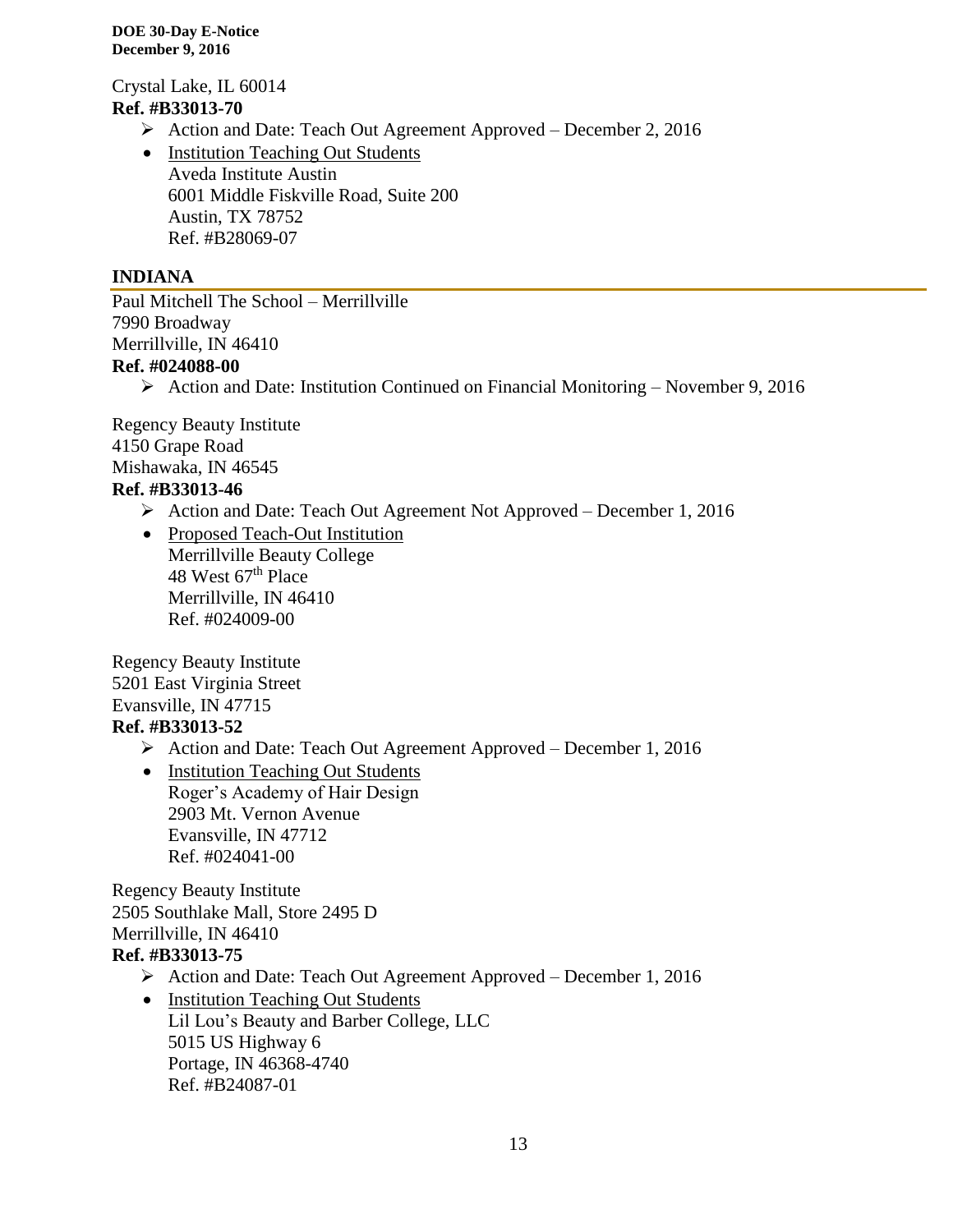Regency Beauty Institute 2505 Southlake Mall, Store 2495 D Merrillville, IN 46410 **Ref. #B33013-75**

- Action and Date: Teach Out Agreement Approved December 1, 2016
- Institution Teaching Out Students Lil Lou's Beauty and Barber College, LLC 4853 Broadway Street Gary, IN 46409 Ref. #024087-00

Regency Beauty Institute 2505 Southlake Mall, Store 2495 D Merrillville, IN 46410 **Ref. #B33013-75**

- Action and Date: Teach Out Agreement Not Approved December 1, 2016
- Proposed Teach-Out Institution Merrillville Beauty College 48 West 67<sup>th</sup> Place Merrillville, IN 46410 Ref. #024009-00

# **KANSAS**

Paul Mitchell The School Wichita 3242 North Rock Road, Suite 106 Wichita, KS 67226

## **Ref. #026002-00**

- $\triangleright$  Action and Date: Addition of New Program Approved November 9, 2016
- New Program: Barbering 1200 Clock Hours

Crave Beauty Academy 3804 West Douglas Wichita, KS 67203

## **Ref. #026026-00**

 $\triangleright$  Action and Date: Institution Continued on Financial Monitoring and Placed on Probation – November 21, 2016

## **LOUISIANA**

Regency Beauty Institute 7460 Youree Drive, Suite R Shreveport, LA 71105 **Ref. #B33013-56**

- Action and Date: Teach Out Agreement Approved December 1, 2016
- Institution Teaching Out Students Blalock's Professional Beauty College 8101 Kingston Road, Suites 103 & 102B Shreveport, LA 71108 Ref. #028086-00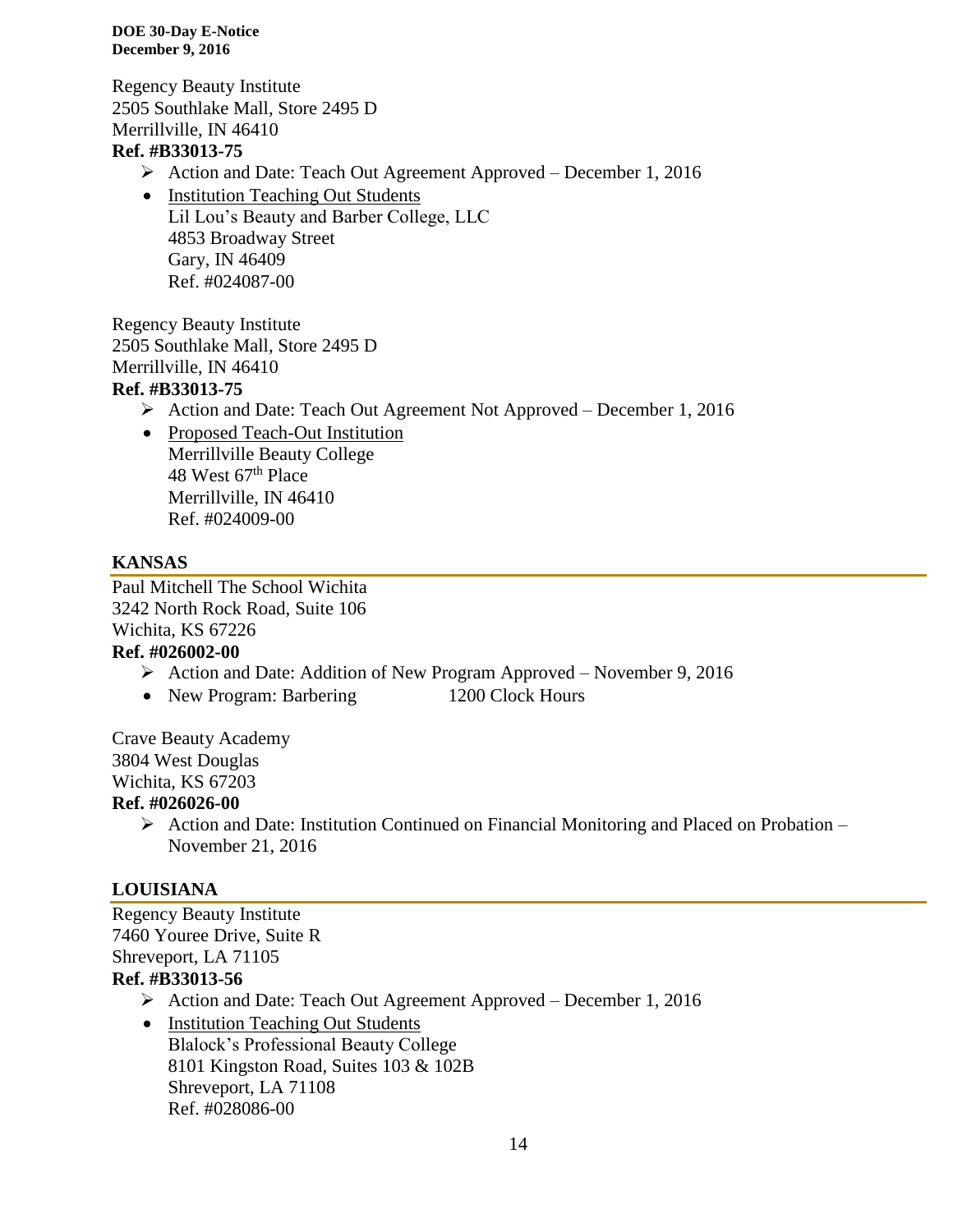# **MARYLAND**

Regency Beauty Institute 8660 Pulaski Highway Baltimore, MD 21237

# **Ref. #B33013-64**

- $\triangleright$  Action and Date: Teach Out Agreement Approved with a Stipulation December 2, 2016
- Institution Teaching Out Students Aveda Institute Washington D.C. 713 7th Street N.W. Washington, DC 20001 Ref. #B28069-06

Regency Beauty Institute 8660 Pulaski Highway Baltimore, MD 21237

# **Ref. #B33013-64**

- Action and Date: Teach Out Agreement Approved December 1, 2016
- Institution Teaching Out Students Frederick School of Cosmetology 403 South Jefferson Street Frederick, MD 21701 Ref. #030038-00

# **MICHIGAN**

Paul Mitchell The School Great Lakes 2950 Lapeer Road Port Huron, MI 48060 **Ref. #032110-00**

- Action and Date: Addition of New Program Approved November 29, 2016
- New Program: Cosmetology 1600 Clock Hours

Paul Mitchell The School – Grand Rapids 2855 29th Street SE Kentwood, MI 49512 **Ref. #032127-00**

Action and Date: Institution Continued on Financial Monitoring – November 9, 2016

Excel Academies of Cosmetology 125 North Clippert, Suite C Lansing, MI 48912 **Ref. #032128-00**

Action and Date: Institution Continued on Financial Monitoring – November 9, 2016

Excel Academies of Cosmetology 6046 Rochester Road Troy, MI 48085 **Ref. #032129-00**

 $\triangleright$  Action and Date: Institution Continued on Financial Monitoring – November 9, 2016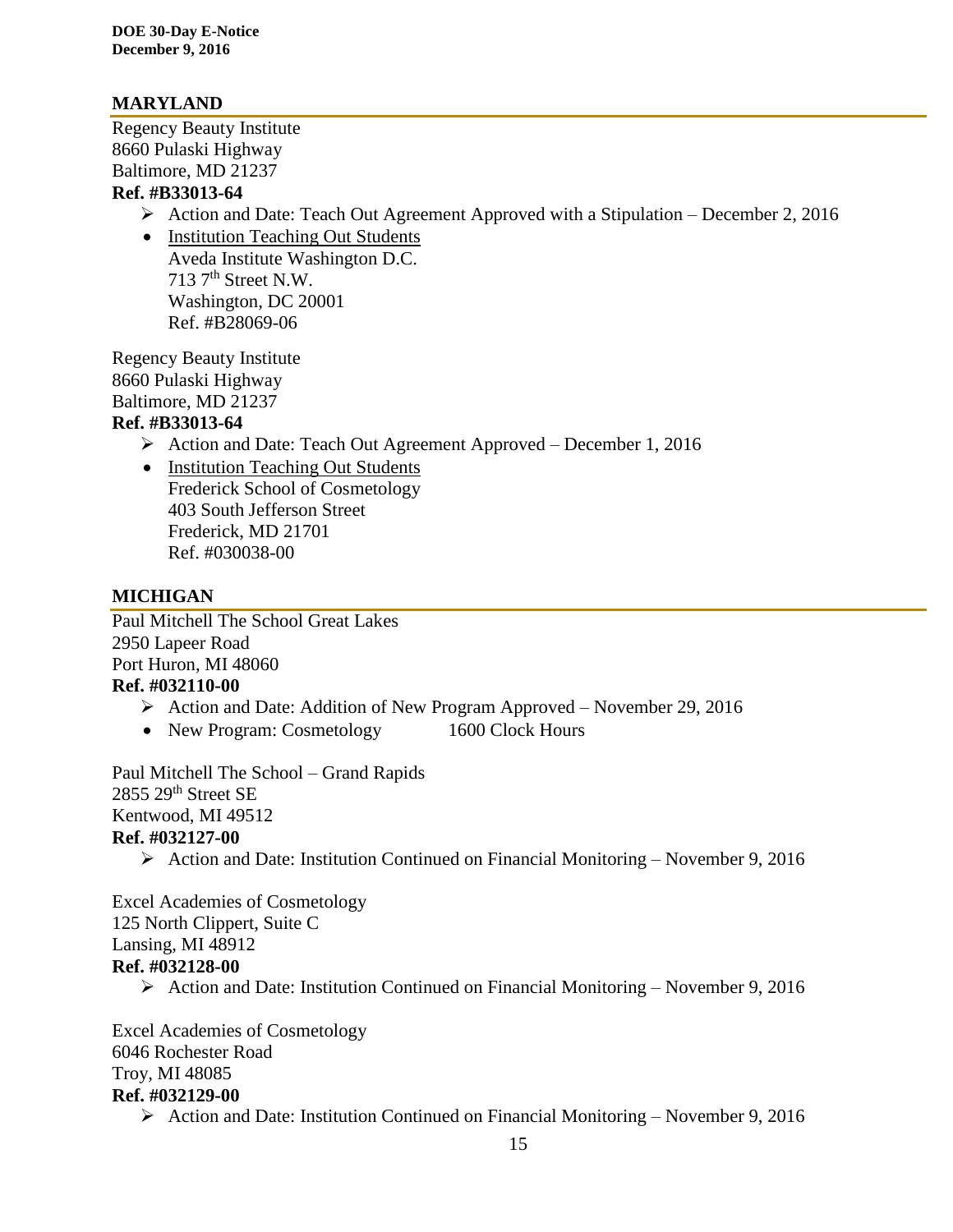Regency Beauty Institute 3583 Alpine Avenue NW Walker, MI 49544 **Ref. #B33013-31**

- Action and Date: Teach Out Agreement Approved December 2, 2016
- Institution Teaching Out Students Douglas J Aveda Institute 138 Commerce Avenue SW Grand Rapids, MI 49503 Ref. #B32084-02

Regency Beauty Institute 15070 Dix-Toledo Road Southgate, MI 48195 **Ref. #B33013-32**

- Action and Date: Teach Out Agreement Approved December 1, 2016
- Institution Teaching Out Students Dorsey Schools – Taylor Campus 23125 Escorse Road Taylor, MI 48180  $Ref. # N/A$

Regency Beauty Institute 15070 Dix-Toledo Road Southgate, MI 48195 **Ref. #B33013-32**

- Action and Date: Teach Out Agreement Approved December 1, 2016
- Institution Teaching Out Students L'esprit Academy 31501 Schoolcraft Road Livonia, MI 48150

Ref. #032122-00

Regency Beauty Institute 15070 Dix-Toledo Road Southgate, MI 48195 **Ref. #B33013-32**

- $\triangleright$  Action and Date: Teach Out Agreement Approved with a Stipulation December 2, 2016
- Institution Teaching Out Students Douglas J Aveda Institute 333 Maynard Street, Suites 99, 101, 201, 301 Ann Arbor, MI 48104 Ref. #B32084-01

Regency Beauty Institute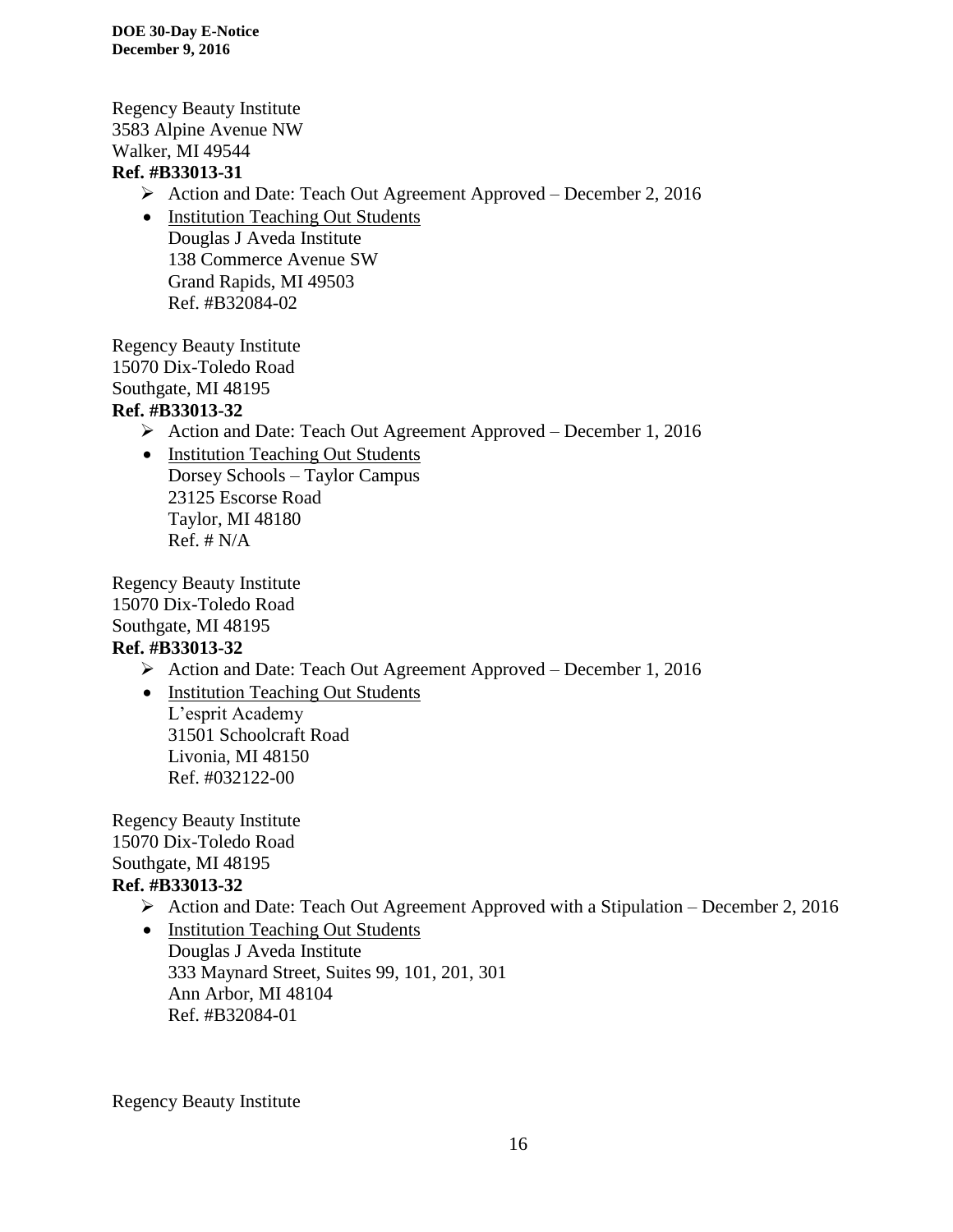4205 Miller Road, Suite C3-7 Flint, MI 48507 **Ref. #B33013-33**

- Action and Date: Teach Out Agreement Approved with a Stipulation December 1, 2016
- Institution Teaching Out Students Creative Hair School of Cosmetology G – 4439 Clio Road Flint, MI 48504 Ref. #032132-00

Regency Beauty Institute 13885 Hall Road Shelby Township, MI 48315 **Ref. #B33013-50**

- Action and Date: Teach Out Agreement Approved December 1, 2016
- Institution Teaching Out Students Dorsey Schools Roseville, MI  $Ref. # N/A$

Regency Beauty Institute 13885 Hall Road Shelby Township, MI 48315 **Ref. #B33013-50**

- Action and Date: Teach Out Agreement Approved December 1, 2016
- Institution Teaching Out Students Dorsey Schools Madison Heights, MI  $Ref. # N/A$

Regency Beauty Institute 13885 Hall Road Shelby Township, MI 48315 **Ref. #B33013-50**

- Action and Date: Teach Out Agreement Approved December 1, 2016
- Institution Teaching Out Students L'esprit Academy 31501 Schoolcraft Road Livonia, MI 48150 Ref. #032122-00

Regency Beauty Institute 13885 Hall Road Shelby Township, MI 48315 **Ref. #B33013-50**

- Action and Date: Teach Out Agreement Approved December 1, 2016
- Institution Teaching Out Students Douglas J Aveda Institute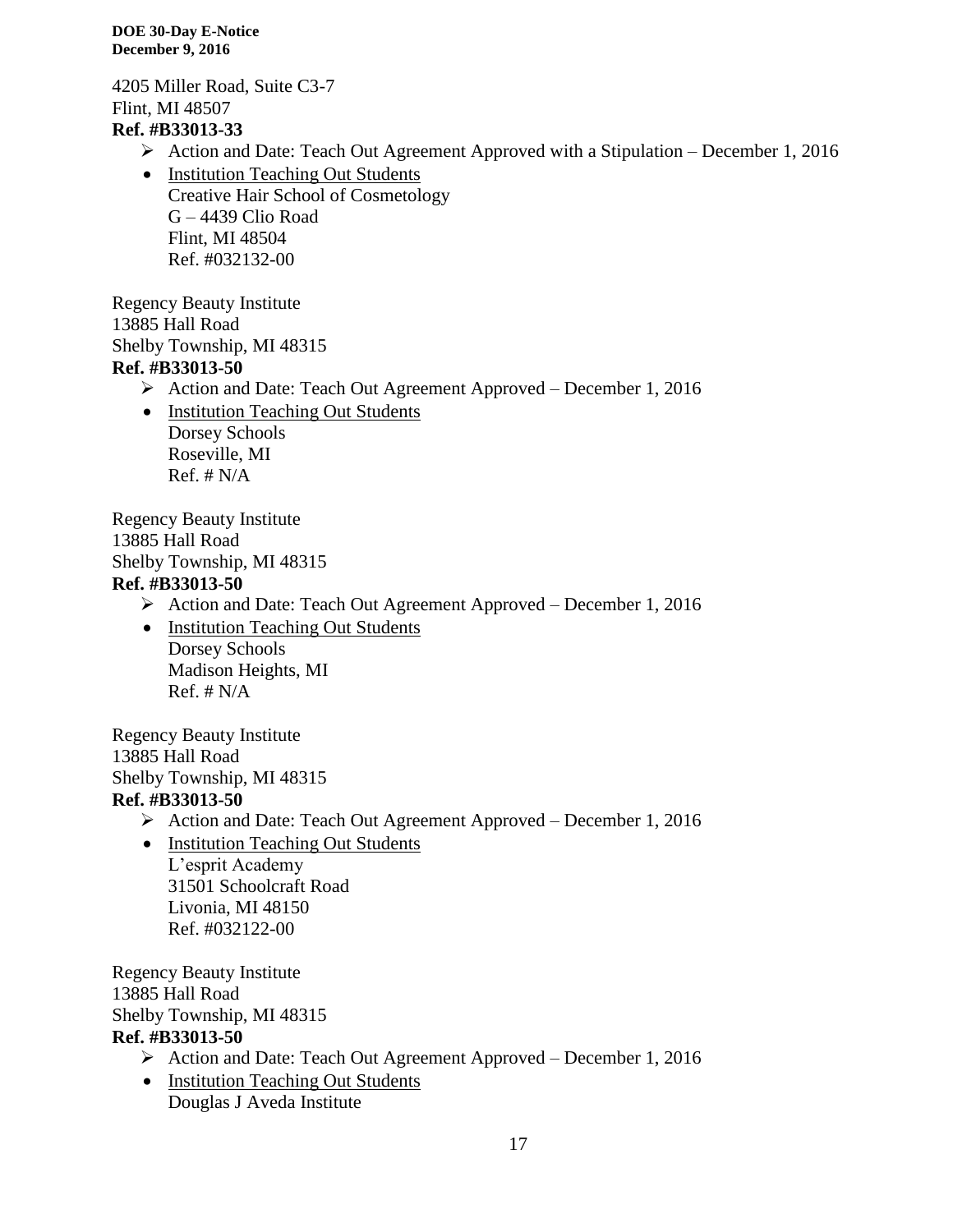409 South Center Street Royal Oak, MI 48067 Ref. #B32084-03

Regency Beauty Institute 3415 East Saginaw Street, Suite E Lansing, MI 48912 **Ref. #B33013-67**

Action and Date: Teach Out Agreement Approved with a Stipulation – December 2, 2016

• Institution Teaching Out Students Taylortown School of Beauty, Inc. DBA Dorsey School of Beauty 23125 Ecorse Road Taylor, MI 48180 Ref. #032059-00

Regency Beauty Institute 3415 East Saginaw Street, Suite E Lansing, MI 48912 **Ref. #B33013-67**

- Action and Date: Teach Out Agreement Approved December 2, 2016
- Institution Teaching Out Students Douglas J Aveda Institute 331 East Grand River Avenue East Lansing, MI 48823 Ref. #032084-00

Paul Mitchell the School – Michigan 40688 Van Dyke Sterling Heights, MI 48313 **Ref. #B54029-06**

- $\triangleright$  Action and Date: Addition of New Program Approved with a Stipulation November 29, 2016
- New Program: Cosmetology 1600 Clock Hours

# **MINNESOTA**

Rochester School of Hair Design 4229 Highway 52 North Rochester, MN 55901 **Ref. #033039-00**

- Action and Date: Addition of New Program Approved November 9, 2016
- New Program: Massage Program 750 Clock Hours

Rochester School of Hair Design 4229 Highway 52 North Rochester, MN 55901

## **Ref. #033039-00**

- Action and Date: Non-Substantive Change of Official Contact Person November 29, 2016
- Previous Official Contact: Mr. Daniel Link, 4229 Highway 52 North Rochester, MN 55901−4310, Phone #: (507) 285−3365, Email: [daniel@marcdanielsalon.com](mailto:daniel@marcdanielsalon.com)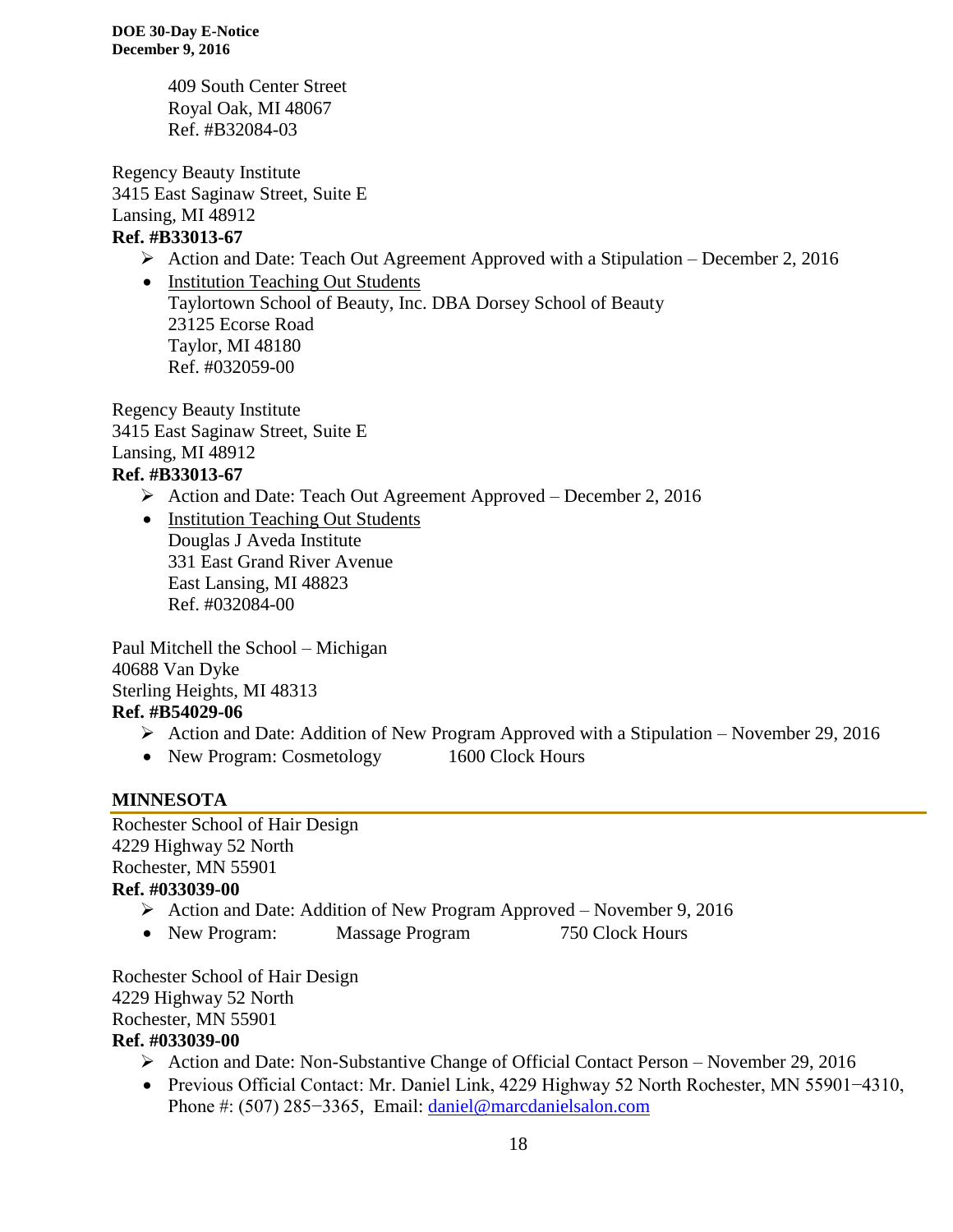New Official Contact: Jessica Amos, 4229 Highway 52 North Rochester, MN 55901−4310, Phone #: (507) 285−3365, Email: jamos@tsparochester.com

# **MISSISSIPPI**

1301 Sunset Drive, #JK Previous Ref. #B34006-01 Grenada, MS 38901

Academy of Hair Design #1 Next Renewal Date: May 2021

## **Ref. #034084-00**

 Action and Date: Additional Location to Main Campus Re-Designation Approved – November 9, 2016

# **MISSOURI**

Crave Beauty Academy 15435 Clayton Road Ballwin, MO 63011

## **Ref. #B26026-01**

 $\triangleright$  Action and Date: Institution Continued on Financial Monitoring and Placed on Probation – November 21, 2016

Regency Beauty Institute 259 Salt Lick Road St. Peters, MO 63376

# **Ref. #B33013-08**

Action and Date: Teach Out Agreement Approved – December 2, 2016

• Institution Teaching Out Students National Beauty Academy of Beauty Arts 157 Concord Plaza, Lower Level St. Louis, MO 63128 Ref. #035010-00

Regency Beauty Institute 4468 Lemway Ferry Road Mehlville, MO 63129

# **Ref. #B33013-11**

- Action and Date: Teach Out Agreement Approved December 1, 2016
- Institution Teaching Out Students National Beauty Academy of Beauty Arts 157 Concord Plaza, Lower Level St. Louis, MO 63128 Ref. #035010-00

Regency Beauty Institute 1415 East Battlefield Road, Unit No. 1415 Springfield, MO 65804 **Ref. #B33013-60**

- Action and Date: Teach Out Agreement Approved December 2, 2016
- Institution Teaching Out Students Missouri College of Cosmetology North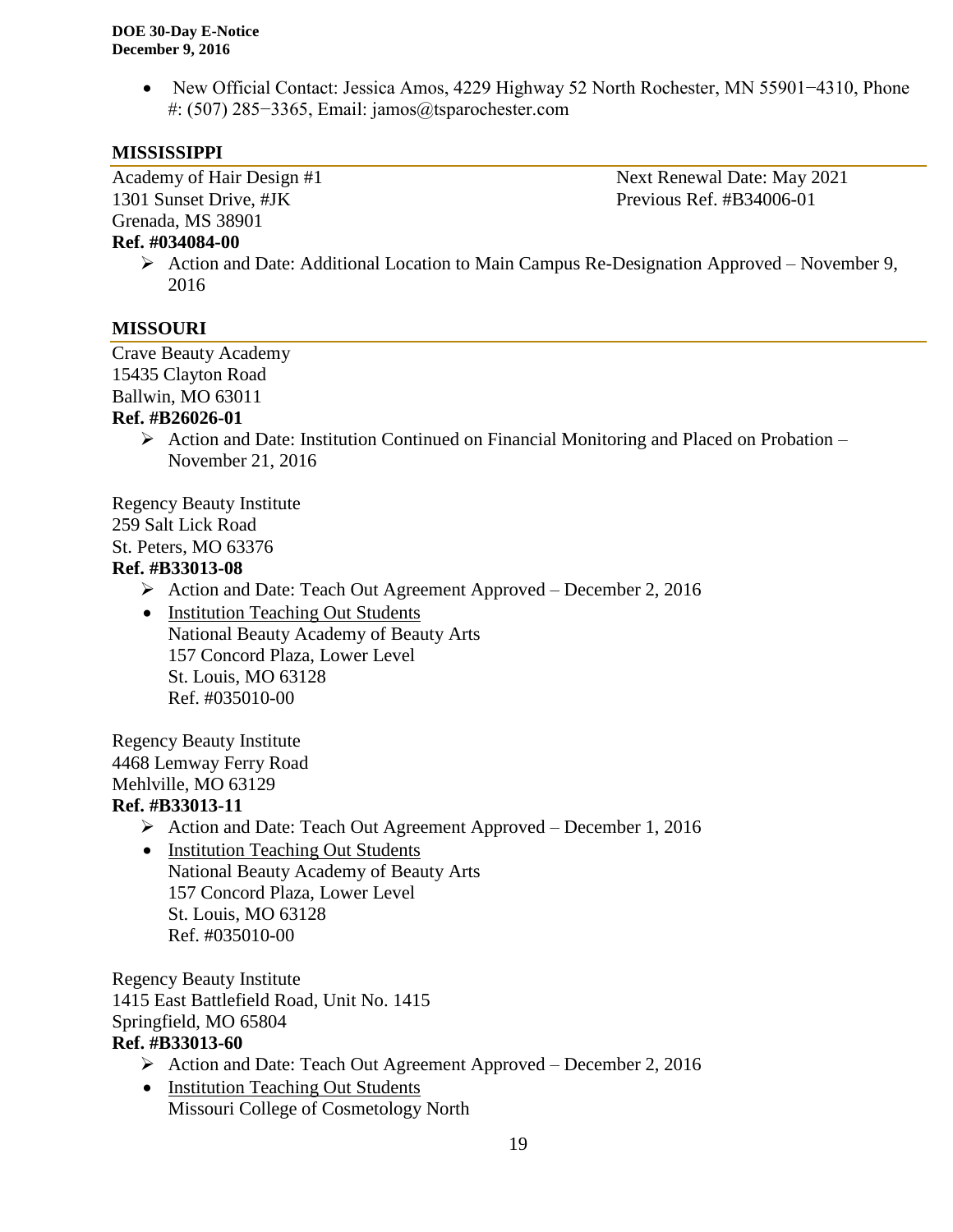3014 East Sunshine Street, Suites G, H, & J Springfield, MO 65804 Ref. #035091-00

American College of Hair Design, Inc. 125 Winchester Drive Sedalia, MO 65301

# **Ref. #035090-00**

- Action and Date: Change of Control Approved with a Stipulation November 29, 2016
- Previous Ownership: American College of Hair Design, Inc. 100% The Benscoter Family Trust 100% Ahrazue Wilt (Trustee) 100% • New Ownership: American College of Hair Design, Inc. 100% Ms. Christine Hanlon 100%

eClips School of Cosmetology and Barbering 9140 Page Avenue Overland, MO 63114 **Ref. #035096-00**

Action and Date: Institution Continued on Special Reporting Requirements – November 9, 2016

Transformed Barber & Cosmetology Academy LLC 1229 East 63rd Street Kansas City, MO 64110 **Ref#035102-00**

 Action and Date: Change of Location Visit Acknowledged and Institution's Accreditation Continued – November 11, 2016

Transformed Barber & Cosmetology Academy LLC 1229 East 63rd Street Kansas City, MO 64110 **Ref#035102-00**

Action and Date: Institution Continued on Special Reporting Requirements – November 9, 2016

# **NEW HAMPSHIRE**

Keene Beauty Academy 800 Park Avenue Keene, NH 03431 **Ref. #039009-00**  $\triangleright$  Action and Date: Institution Continued on Financial Monitoring – November 9, 2016

#### **NEW YORK**

Carsten Institute of Cosmetology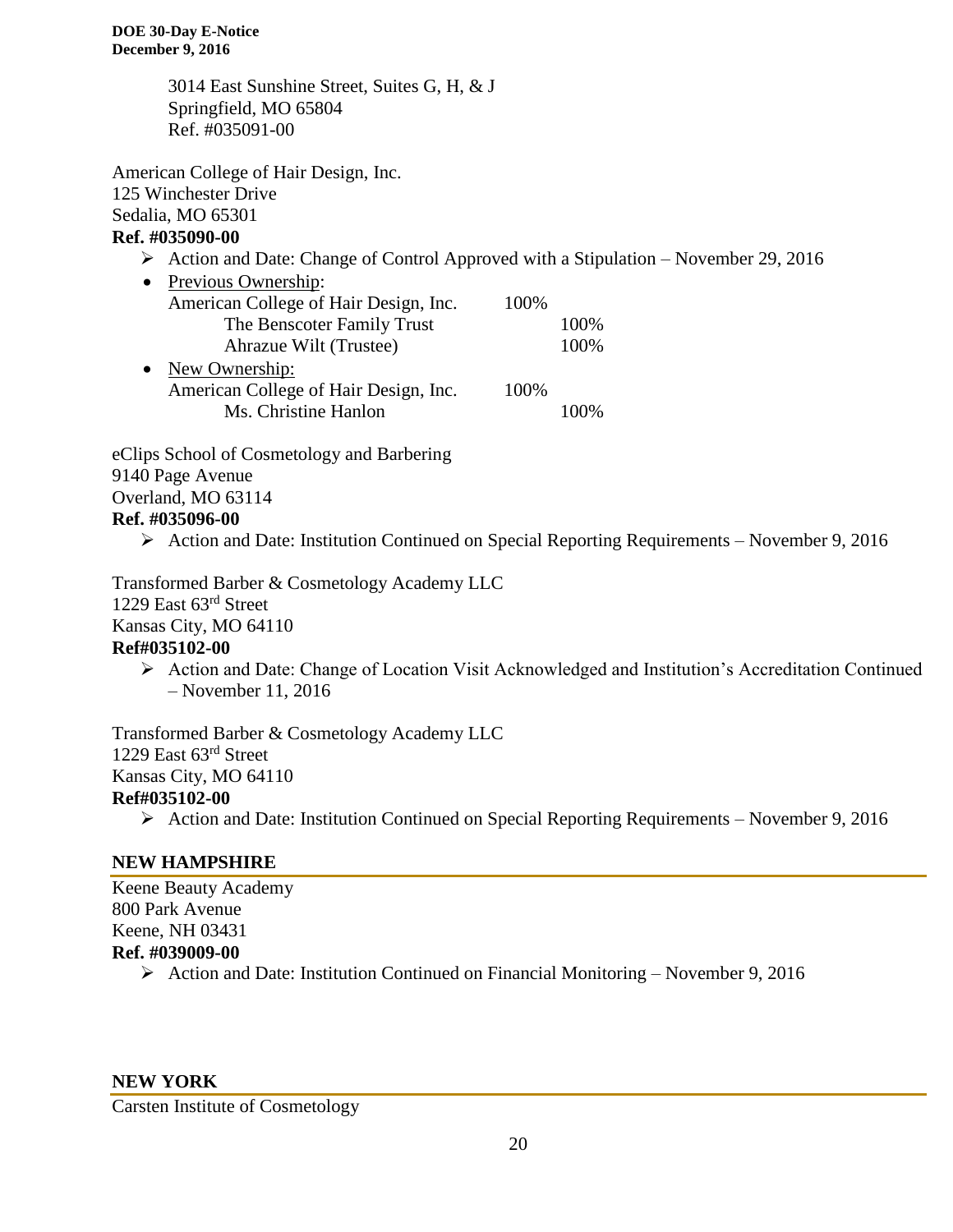290 Madison Avenue, 5th Floor New York, NY 10017

**Ref. #B12056-01**

 $\triangleright$  Action and Date: Institution Placed on Probation and Continued on Financial Monitoring – November 9, 2016

Brittany Beauty School 3274 Hempstead Turnpike Levittown, NY 11756 **Ref. #042027-00**

# $\triangleright$  Action and Date: Addition of New Program Approved with a Stipulation – November 29, 2016

• New Program: Esthetics 600 Clock Hours

Brittany Beauty School 210 East 188th Street, 2nd Floor Bronx, NY 10458 **Ref. #B42027-01**

- Action and Date: Addition of New Program Approved with a Stipulation November 29, 2016
- New Program: Esthetics 600 Clock Hours

Hair Design Institute at Fifth Avenue 375 86<sup>th</sup> Street Brooklyn, NY 11209

# **Ref. #042067-00**

- $\triangleright$  Action and Date: Change of Control Approved with a Stipulation November 29, 2016
- Previous Ownership:

|           | Bomar Beauty School, Inc.                 | 100% |
|-----------|-------------------------------------------|------|
|           | <b>Anthony Civitano</b>                   | 50%  |
|           | Salvatore Pappacoda                       | 50%  |
| $\bullet$ | New Ownership:                            |      |
|           | Gloria Francis School of Make-Up Artistry | 100% |
|           | Gary Ferrara                              | 50%  |
|           | Vincent Ferrara                           | 50%  |

# Hair Design Institute at Fifth Avenue 500 8<sup>th</sup> Avenue 8<sup>th</sup> Floor New York, NY 10018

# **Ref. #B42067-01**

- $\triangleright$  Action and Date: Change of Control Approved with a Stipulation November 29, 2016
- Previous Ownership: Bomar Beauty School, Inc. 100% Anthony Civitano 50% Salvatore Pappacoda 50% • New Ownership: Gloria Francis School of Make−Up Artistry 100% Gary Ferrara 50% Vincent Ferrara 50% Continental School of Beauty Culture 517 North Barry Street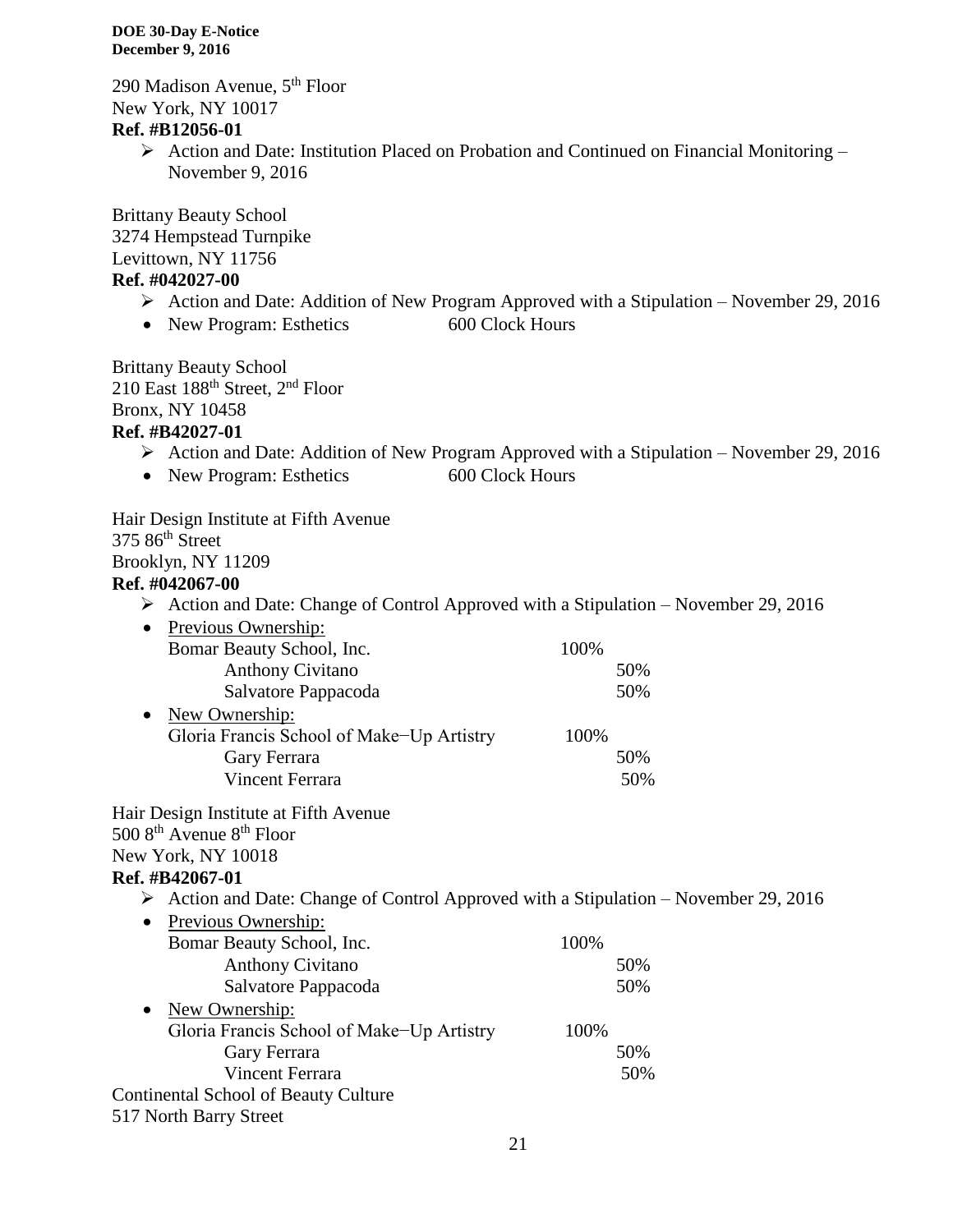Olean, NY 14760 **Ref. #042085-00**

- Action and Date: Non-Substantive Removal of Program November 16, 2016
- Program Removed: Esthetics 600 Clock Hours

Lia Schorr Institute of Cosmetic Skin Care Training, Inc. (The) 57 West 57 Street, Suite 1409 New York, NY 10019 **Ref. #042100-00**

 Action and Date: Institution Continued on Low Outcomes Monitoring (Graduation, Placement and Licensure) and Probation Continued – November 9, 2016

Lia Schorr Institute of Cosmetic Skin Care Training, Inc. (The) 57 West 57 Street, Suite 1409 New York, NY 10019

# **Ref. #042100-00**

 Action and Date: Institution Removed from Monitoring for Accreditation Standards and Criteria (Current Student Feedback & Refunds) and Continued on Monitoring for Accreditation Standards and Criteria (Equivalence, Leave of Absence & SAP Policy) – November 9, 2016

John Paolo's Xtreme Beauty Institute, Goldwell Products Artistry 2144 Saratoga Avenue Ballston Spa, NY12020 **Ref. #042110-00**

Action and Date: Institution Continued on Financial Monitoring – November 9, 2016

John Paolo's Xtreme Beauty Institute, Goldwell Products Artistry 4948 Commercial Drive New York Mills, NY 13417 **Ref. #B42110-02**

Action and Date: Institution Continued on Financial Monitoring – November 9, 2016

John Paolo's Xtreme Beauty Institute, Goldwell Products Artistry 307 Wall Street, 2nd Floor Kingston, NY 12401 **Ref. #P42110-03**

Action and Date: Institution Continued on Financial Monitoring – November 9, 2016

Long Island Nail and Skin Care Institute 3709 Hempstead Turnpike Levittown, NY 11756 **Ref. #042126-00**

- Action and Date: Addition of New Program Approved November 29, 2016
- New Program: Natural Hair Styling 300 Clock Hours

Arrojo Cosmetology School 200 Hudson Street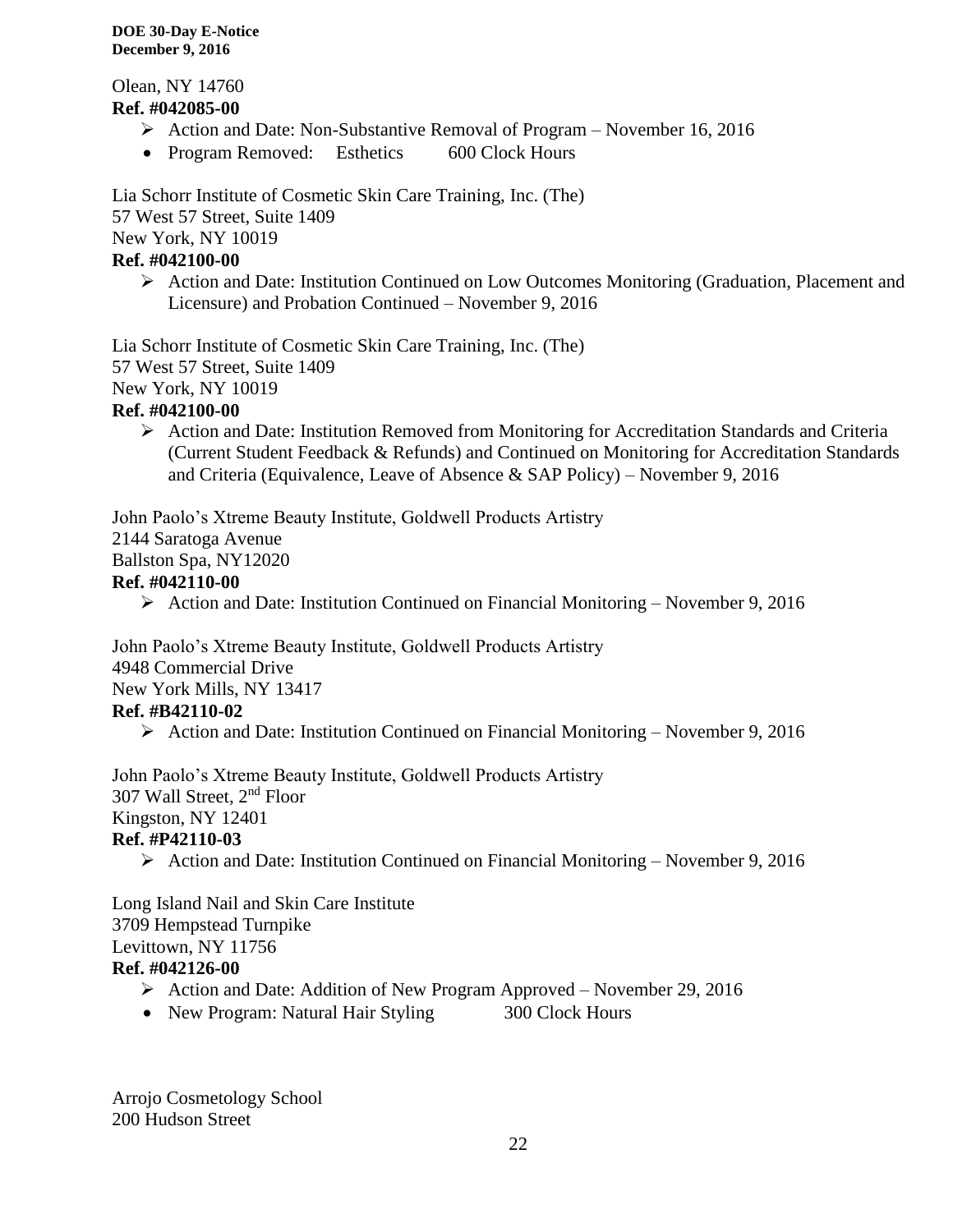New York, NY 10013 **Ref.#042134-00**

> Action and Date: Change of Location Visit Acknowledged and Institution's Accreditation Continued – November 9, 2016

Paul Mitchell The School Schenectady 411 State Street Schenectady, NY 12303

# **Ref. #042135-00**

- $\triangleright$  Action and Date: Addition of New Program Approved (Met Stipulation) November 18, 2016
- New Program: Cosmetology and Ultimate Makeup 1175 Clock Hours

# **NORTH CAROLINA**

Regency Beauty Institute 9101 Kings Parade Boulevard, Suite 101 Charlotte, NC 28273

# **Ref. #B33013-42**

- $\triangleright$  Action and Date: Teach Out Agreement Approved with Stipulations December 2, 2016
- Institution Teaching Out Students

Aveda Institute Charlotte 1520 South Boulevard Suite 150 Charlotte, NC 28203 Ref. #B28069-04

Regency Beauty Institute 1058 West Club Boulevard, Suite 826 Durham, NC 27701 **Ref. #B33013-51**

 $\triangleright$  Action and Date: Teach Out Agreement Approved with Stipulations – December 2, 2016

• Institution Teaching Out Students Durham Beauty Academy 4600 Durham Chapel Hill Boulevard, Suite 31 Durham, NC 27707 Ref. #043037-00

Leon's Beauty School 1305 Coliseum Boulevard Greensboro, NC 27403

# **Ref. #043003-00**

Action and Date: Non-Substantive Change of Ownership Acknowledged with a Stipulation-November 9, 2016

**\*This is a correction to an action letter dated October 26, 2016 and previously reported to the Department via E-Notice. NACCAS' original letter did not list the correct ownership. This letter reflects the corrected information related to the institution's Non-Substantive Change of Ownership.**

| $\bullet$ | Previous Ownership:       |      |        |
|-----------|---------------------------|------|--------|
|           | Leon's Beauty School Inc. | 100% |        |
|           | Parker Washburn           |      | 96.57% |
|           | Laura Teague              |      | 1.04%  |
|           |                           |      |        |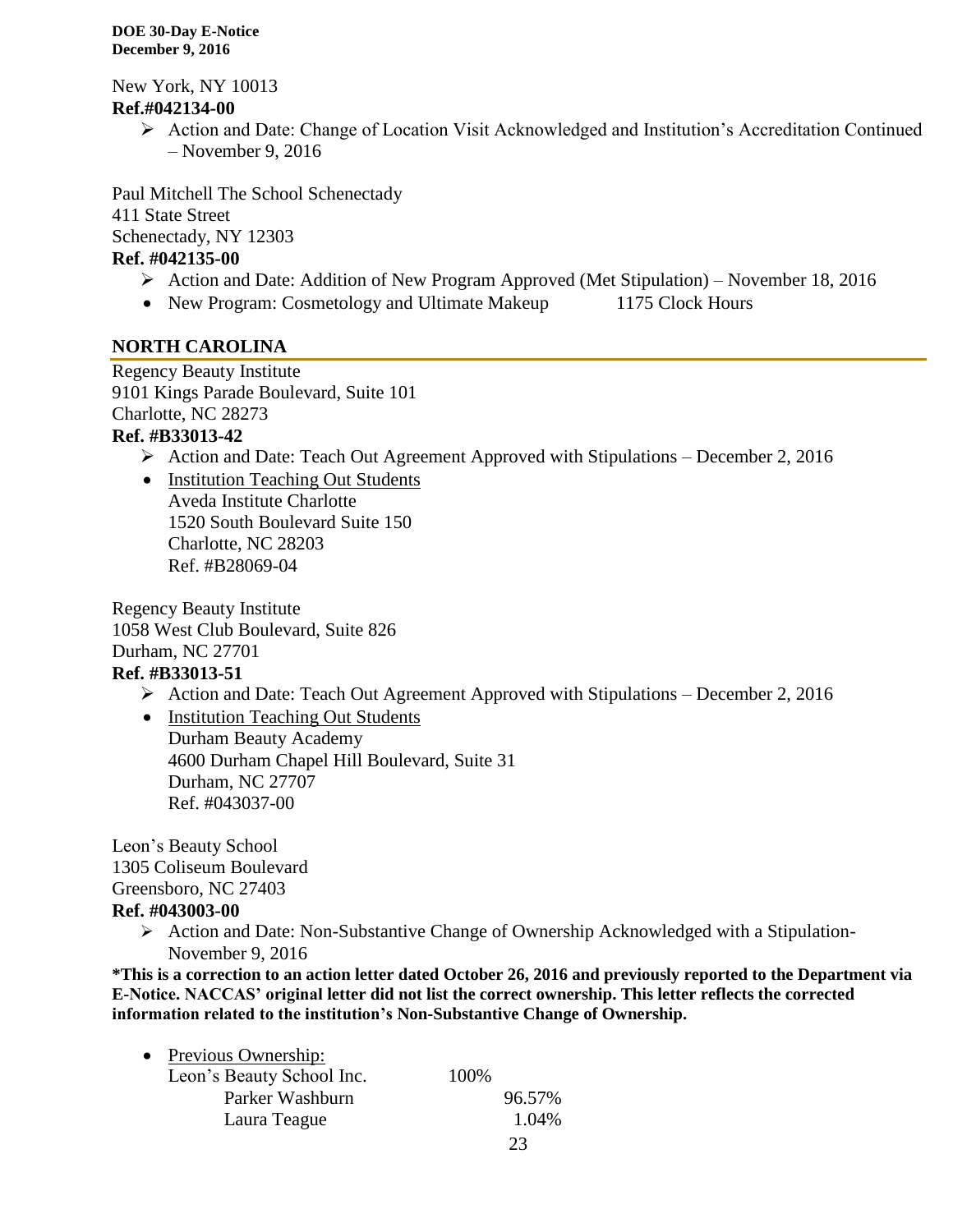|           | <b>Robert Chandler</b>    | 1.04%   |
|-----------|---------------------------|---------|
|           | Bonnie Amos (Clifton)     | 1.04%   |
|           | <b>Steve Lilly</b>        | 0.32%   |
| $\bullet$ | New Ownership:            |         |
|           | Leon's Beauty School Inc. | 100%    |
|           | Parker Washburn           | 97.583% |
|           | <b>Robert Chandler</b>    | 1.049%  |
|           | <b>Bonnie Clifton</b>     | 1.049%  |
|           | Steve Lilly               | 0.319%  |

Bull City Durham Beauty and Barber College 1401 Morehead Avenue Durham, NC 27707 **Ref. #A56060-01**

 Action and Date: Initial Accreditation for Additional Location Granted with a Stipulation– November 9, 2016

Bull City Durham Beauty and Barber College Previous Ref. #A56060-01 1401 Morehead Avenue Durham, NC 27707 **Ref. #P56060-01**

 Action and Date: Initial Accreditation for Additional Location Granted (Met Stipulation) – December 5, 2016

# **OHIO**

Regency Beauty Institute 11489 Princeton Pike Springdale, OH 45246 **Ref. #B33013-24**

Action and Date: Teach Out Agreement Approved – December 2, 2016

• Institution Teaching Out Students Tri County Beauty College 155 Northland Boulevard Cincinnati, OH 45246 Ref. #045039-00

Regency Beauty Institute 11489 Princeton Pike Springdale, OH 45246 **Ref. #B33013-24**

- Action and Date: Teach Out Agreement Approved December 2, 2016
- Institution Teaching Out Students Moler Pickens Beauty College 5951 South Boymel Drive Fairfield, OH 45014 Ref. #045071-00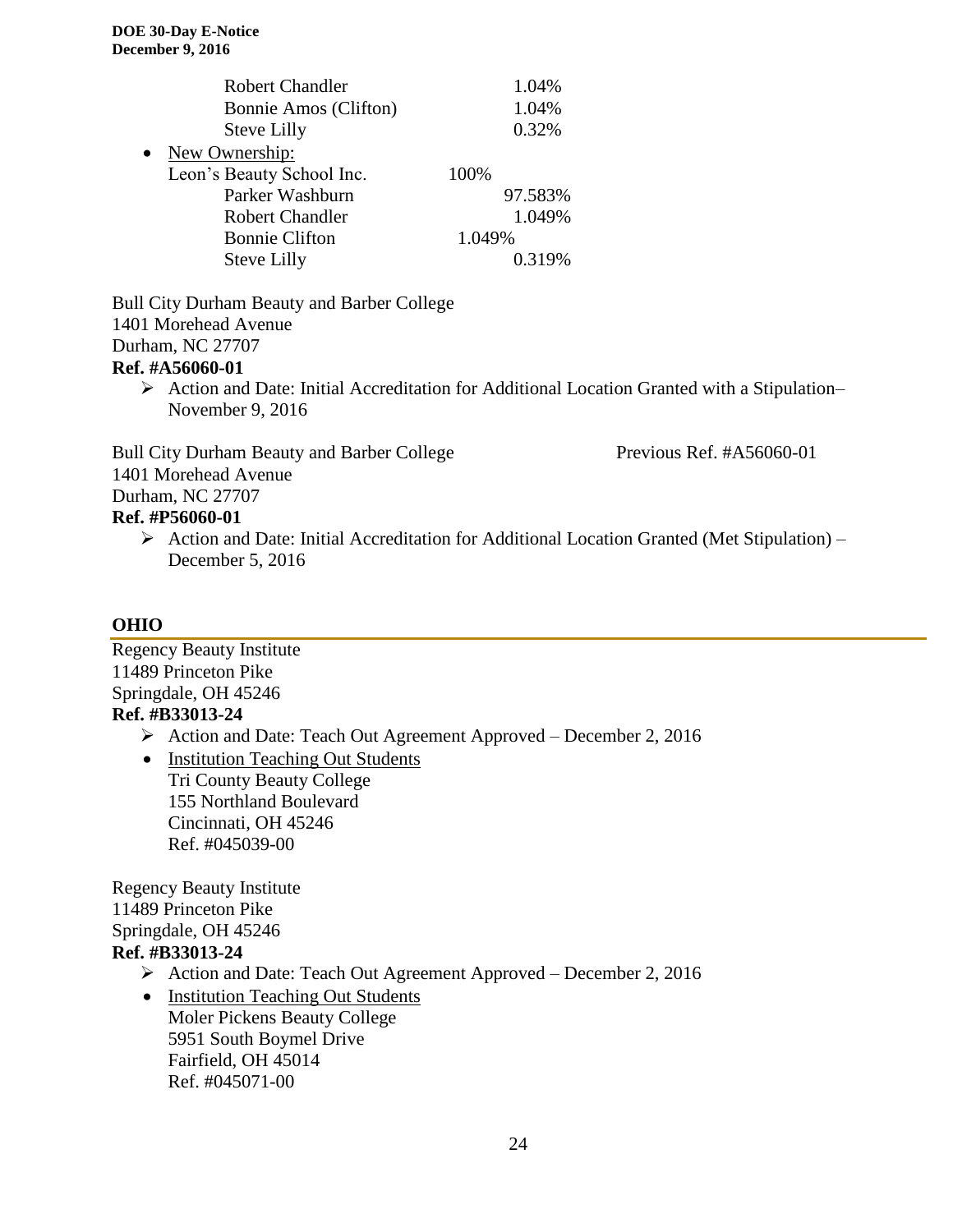Regency Beauty Institute 4450 East Gate Boulevard, Space #5 Cincinnati, OH 45245

# **Ref. #B33013-26**

- $\triangleright$  Action and Date: Teach Out Agreement Approved December 2, 2016
- Institution Teaching Out Students Moler Hollywood Beauty Academy 6142 Montgomery Road Cincinnati, OH 45213 Ref. #045032-00

Regency Beauty Institute 1912 Buchholzer Boulevard Akron, OH 44310 **Ref. #B33013-35**

- Action and Date: Teach Out Agreement Approved December 2, 2016
	- Institution Teaching Out Students National Beauty College 4642 Cleveland Avenue N.W. Canton, OH 44709 Ref. #045004-00

Regency Beauty Institute 5535 Dressler Road, Unit 9 Canton, OH 44720 **Ref. #B33013-57**

- Action and Date: Teach Out Agreement Approved December 2, 2016
- Institution Teaching Out Students National Beauty College 4642 Cleveland Avenue N.W. Canton, OH 44709 Ref. #045004-00

Regency Beauty Institute 1554 Spring Meadows Drive Holland, OH 43528 **Ref. #B33013-76**

- Action and Date: Teach Out Agreement Approved December 2, 2016
- Institution Teaching Out Students Toledo Academy of Beauty Culture – East 3341 Navarre Avenue Oregon, OH 43616 Ref. #045068-00

Tiffin Academy of Hair Design 104 East Market Street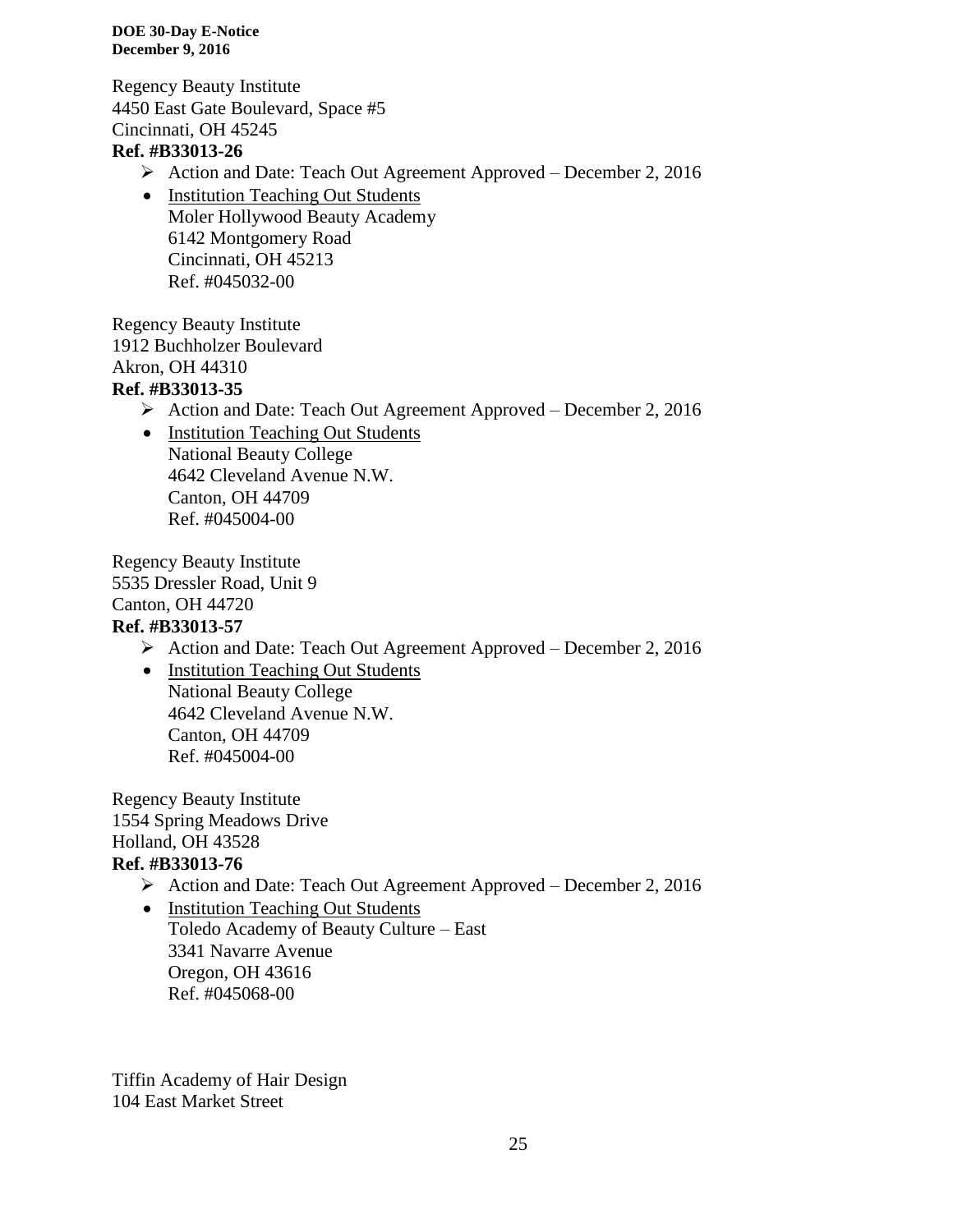Tiffin, OH 44883 **Ref. #045009-00**

- $\triangleright$  Action and Date: Addition of New Program Approved November 9, 2016
- New Program: Cosmetology 1500 Clock Hours

Casal Aveda Institute 6000 Mahoning Avenue Austintown, OH 44515 **Ref. #045085-00**

- Action and Date: Addition of New Program Approved November 29, 2016
- New Program: Hair Designer 1200 Clock Hours

Raphael's School of Beauty Culture, Inc. 24761 Lorain Road North Olmstead, OH 44070 **Ref. #B45086-01**

- Action and Date: Non-Substantive Test Market Exception Approved November 29, 2016
- Test Market Exception: Cosmetologist 1500 Clock Hours

Creative Images Institute of Cosmetology

7535 Poe Avenue

Daton, OH 45414

# **Ref. #045101-00**

- Action and Date: Non-Substantive Change in Ownership Approved November 15, 2016
- Previous Ownership: Creative Images Institute of Cosmetology, Inc. 100% Mr. Thomas Schindler 40% Ms. Ruth Schindler 20% Mr. Nicholas Schindler 20% Treasury Stock 20%
- New Ownership: Creative Images College of Beauty, Inc. 100% Mr. Nicholas Schindler 100%

Creative Images Institute of Cosmetology 568 Miamisburg-Centerville Road Dayton, OH 45459

# **Ref. #B45101-01**

- Action and Date: Non-Substantive Change in Ownership Approved November 15, 2016
- Previous Ownership: Creative Images Institute of Cosmetology, Inc. 100% Mr. Thomas Schindler 40% Ms. Ruth Schindler 20% Mr. Nicholas Schindler 20% Treasury Stock 20%
- New Ownership: Creative Images College of Beauty, Inc. 100%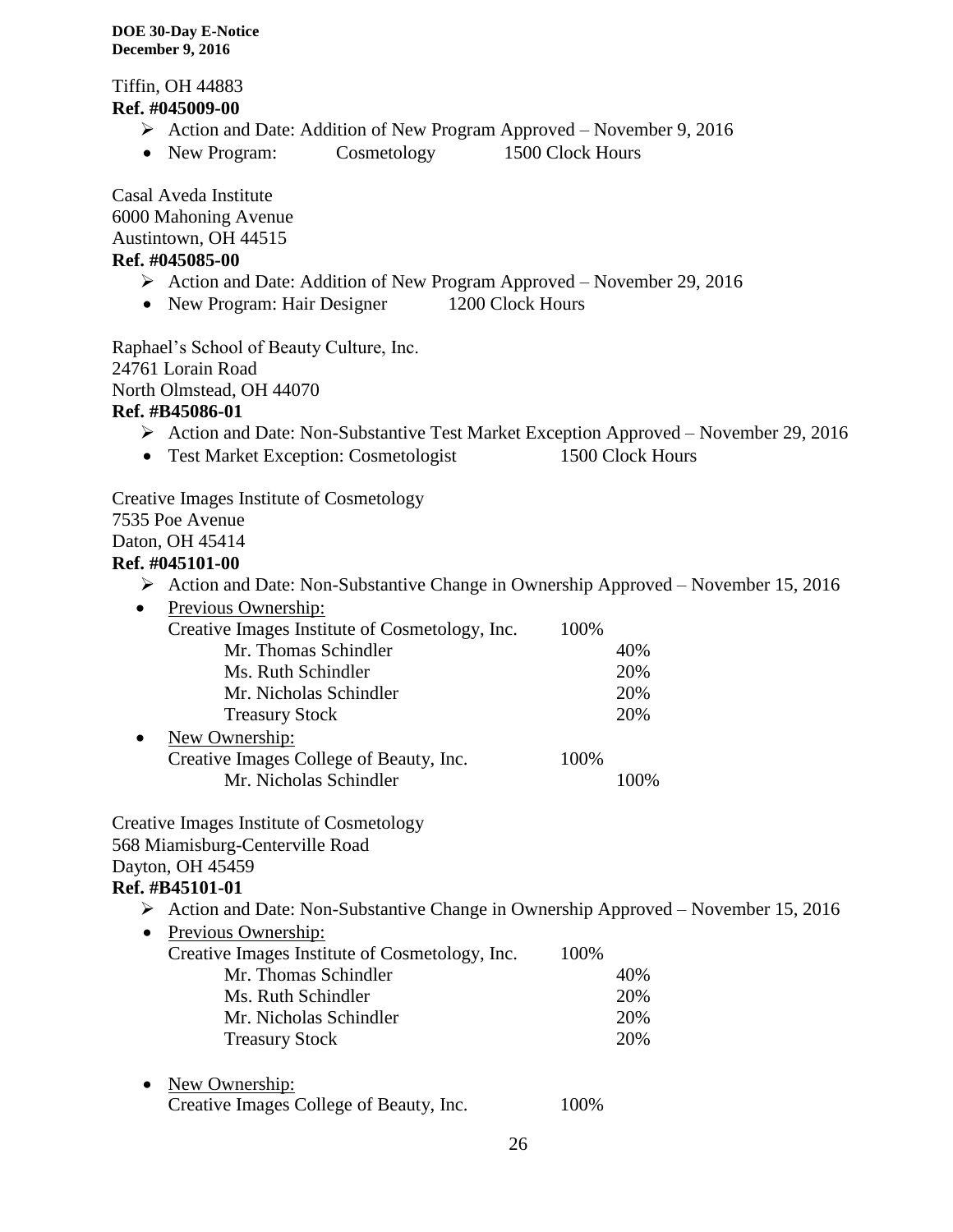Mr. Nicholas Schindler 100%

Brown Aveda Institute 8816 Mentor Avenue Mentor, OH 44060 **Ref. #045103-00**

# Action and Date: Addition of New Program Approved – November 29, 2016

• New Program: Hair Design 1200 Clock Hours

Brown Aveda Institute 19336 Detroit Road Suite B102 Rocky River, OH 44116 **Ref. #B45103-01**

- Action and Date: Addition of New Program Approved November 29, 2016
- New Program: Hair Design 1200 Clock Hours

# **OKLAHOMA**

Eve's College of Hairstyling, Inc. D.B.A. Elite Academy of Cosmetology 912 SW C Avenue Lawton, OK 73501 **Ref. #046007-00**

- Action and Date: Addition of New Program Approved November 29, 2016
- New Program: Cosmetology Review 250 Clock Hours

Woodward Beauty College 502 Texas Avenue Woodward, OK 73801

# **Ref. #046034-00**

- Action and Date: Addition of New Program Approved November 9, 2016
- New Program: Barber 1500 Clock Hours
	- Basic Cosmetology to Barber 300 Clock Hours

Technical Institute of Cosmetology Arts & Sciences 822 East 6<sup>th</sup> Street Tulsa, OK 74120 **Ref. #046055-00**

Action and Date: Institution Continued on Special Reporting Requirements – November 9, 2016

# **OREGON**

Springfield College of Beauty 307 Q Street Springfield, OR 97477 **Ref. #047003-00**

 $\triangleright$  Action and Date: Institution Continued on Financial Monitoring – November 9, 2016

# **PENNSYLVANIA**

Divine Crown Academy of Cosmetology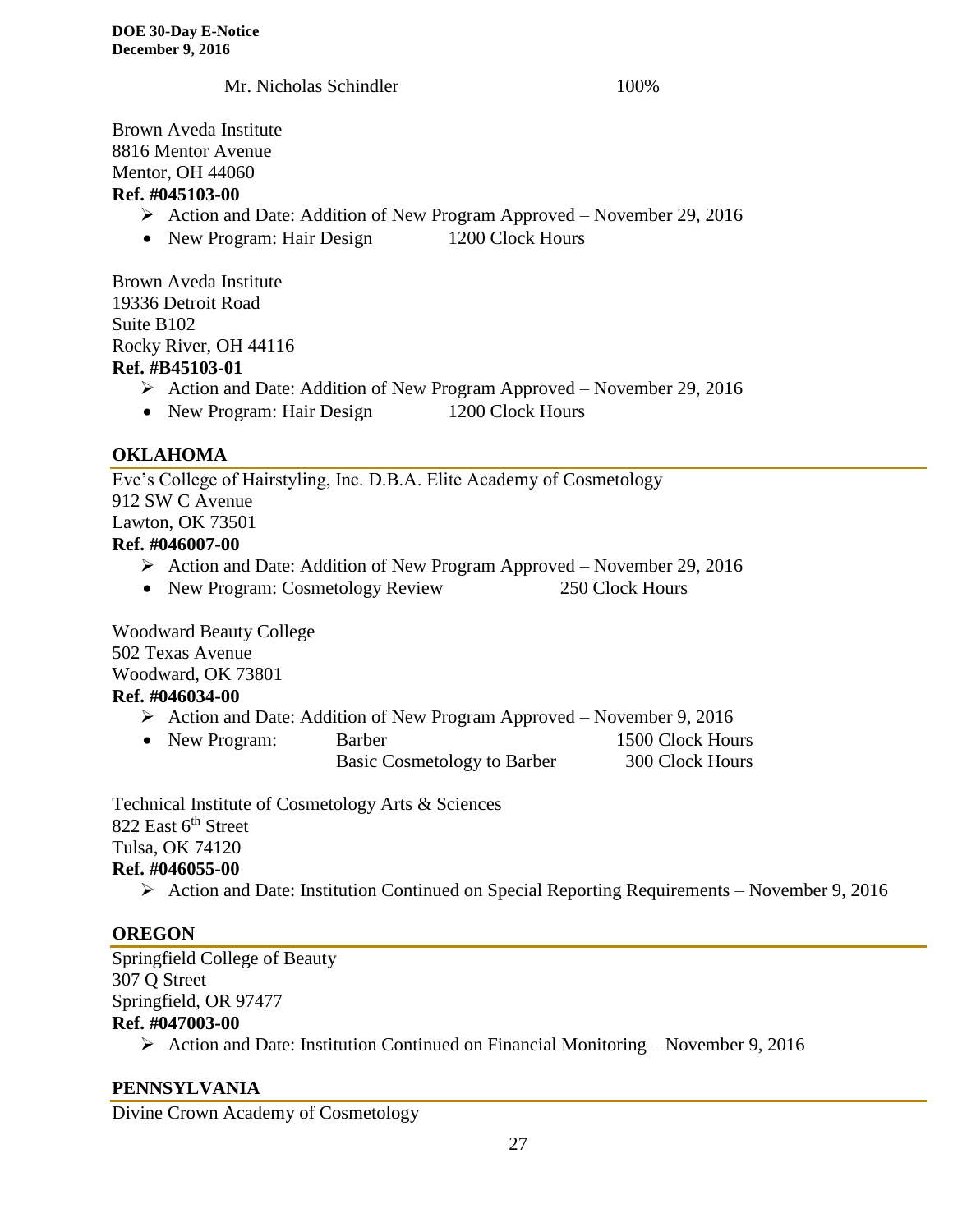101 South 25<sup>th</sup> Street, Suite 50 Kline Plaza Harrisburg, PA 17104

# **Ref. #048131-00**

- Action and Date: Change of Location Approved with Stipulations November 9, 2016
- Previous Location: 101 South  $25<sup>th</sup>$  Street, Suite 50, Kline Plaza, Harrisburg, PA 17104
- New Location: 3849-C Union Deposit Road Union Square Shopping Center, Harrisburg, PA 17109

Lehigh Valley Barber School 1517B Irene Street Bethlehem, PA 18017 **Ref. #I15023-00**

- Action and Date: Addition of New Program Approved November 17, 2016
- New Program: Crossover 695 Clock Hours

# **PUERTO RICO**

Modern Hairstyling Institute Vista Azul Shopping Center Carr. 2, Km. 80.0 Marginal Arecibo, PR 00612 **Ref. #062011-00**

- Action and Date: Non-Substantive Program Removal November 15, 2016
- Program Removed: Pivot Point Techniques 600 Clock Hours

Modern Hairstyling Institute Carretera 887 Km. 0.9 Barrio Martin Gonzalez Victoria Industrial Park Carolina, PR 00985 **Ref. #062013-00**

- $\triangleright$  Action and Date: Non-Substantive Program Removal November 15, 2016
- Program Removed: Pivot Point Techniques 600 Clock Hours

Modern Hairstyling Institute Oeste 10, Calle Dr. Lopez Piso 2 Fajardo, PR 00738 **Ref. #B62013-01**

- $\triangleright$  Action and Date: Non-Substantive Program Removal November 15, 2016
- Program Removed: Pivot Point Techniques 600 Clock Hours

Modern Hairstyling Institute Betances #20 Corner Degetau Bayamon, P R 00961 **Ref. #062052−00** 

- Action and Date: Non-Substantive Program Removal November 15, 2016
- Program Removed: Pivot Point Techniques 600 Clock Hours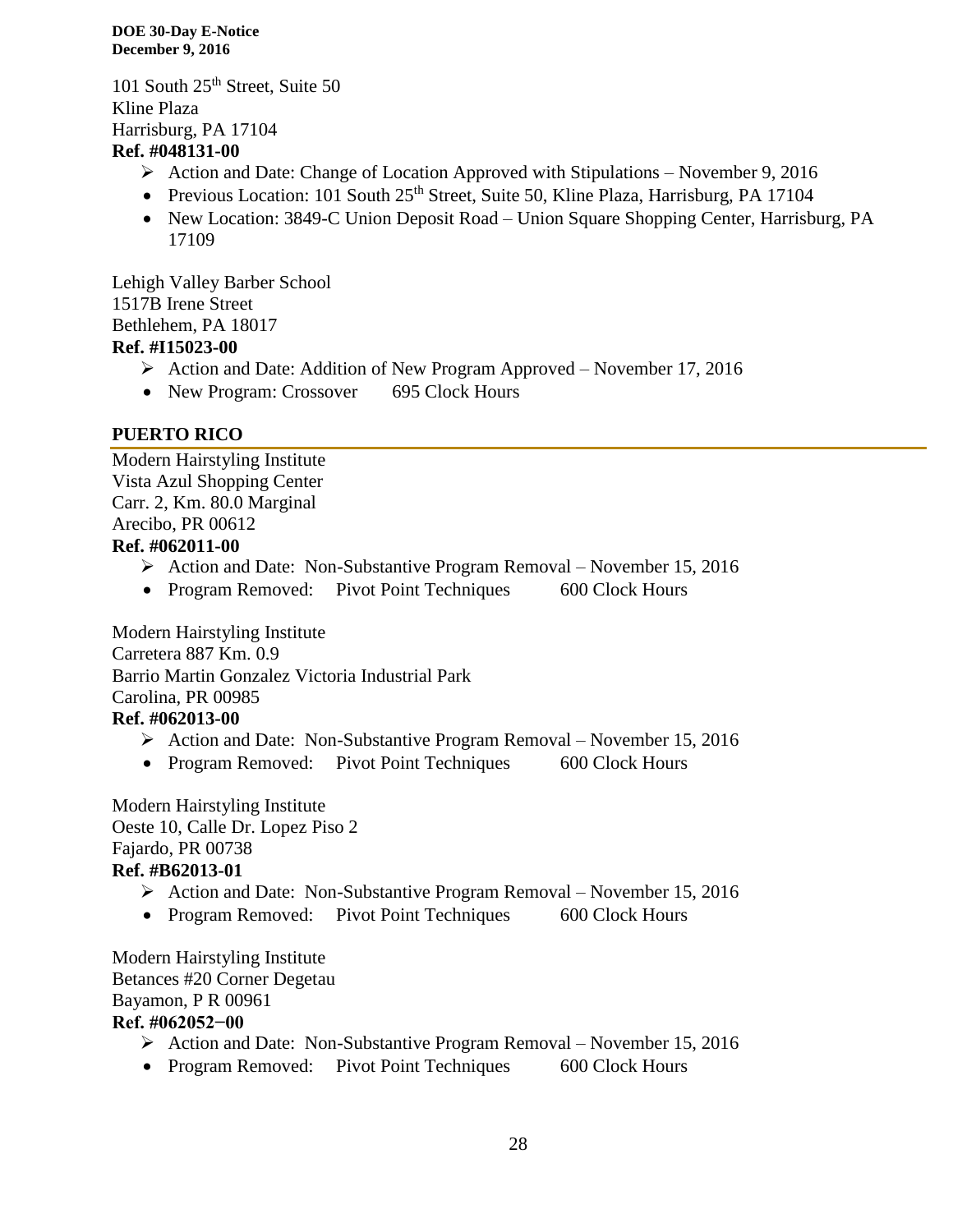# **SOUTH DAKOTA**

Black Hills Beauty College 623 Saint Joseph Street Rapid City, SD 57701

# **Ref. #051004-00**

- Action and Date: Addition of New Program Approved November 9, 2016
- New Program: Esthetics 600 Clock Hours

Black Hills Beauty College 3501 South Kelley Avenue Sioux Falls, SD 57106 **Ref. #B51004-01**

- $\triangleright$  Action and Date: Addition of New Program Approved November 9, 2016
- New Program: Esthetics 600 Clock Hours

Headlines Academy, Inc. 333 Omaha Street, Suite 6 & 7 Rapid City, SD 57701 **Ref. #051005-00**

- $\triangleright$  Action and Date: Non-Substantive Change of Official Contact Information November 15, 2016
- Previous Official Contact Information: Mrs. Peggy Sproat, 333 Omaha Street, Suite 6&7 Rapid City, SD 57701, Phone #: (605) 348–4247, Email: headlines@rushmore.com
- New Official Contact Information: Mrs. Peggy Sproat, 333 Omaha Street, Suite 6&7 Rapid City, SD 57701, Phone #: (605) 348−4247, Email: psproat@headlinesacademy.com

## **TENNESSEE**

Regency Beauty Institute 5383 Mt. View Road Antioch, TN 37013 **Ref. #B33013-41**

- $\triangleright$  Action and Date: Teach Out Agreement Approved with a Stipulation December 2, 2016
- Institution Teaching Out Students Aveda Institute Nashville 1765 Galleria Boulevard Franklin, TN 37067-1602 Ref. #B28069-08

Regency Beauty Institute 8239 Kingston Pike Knoxville, TN **Ref. #B33013-63**

- Action and Date: Teach Out Agreement Approved December 1, 2016
- Institution Teaching Out Students Douglas J Aveda Institute 516 South Gay Street Knoxville, TN 37902 Ref. #B32084-04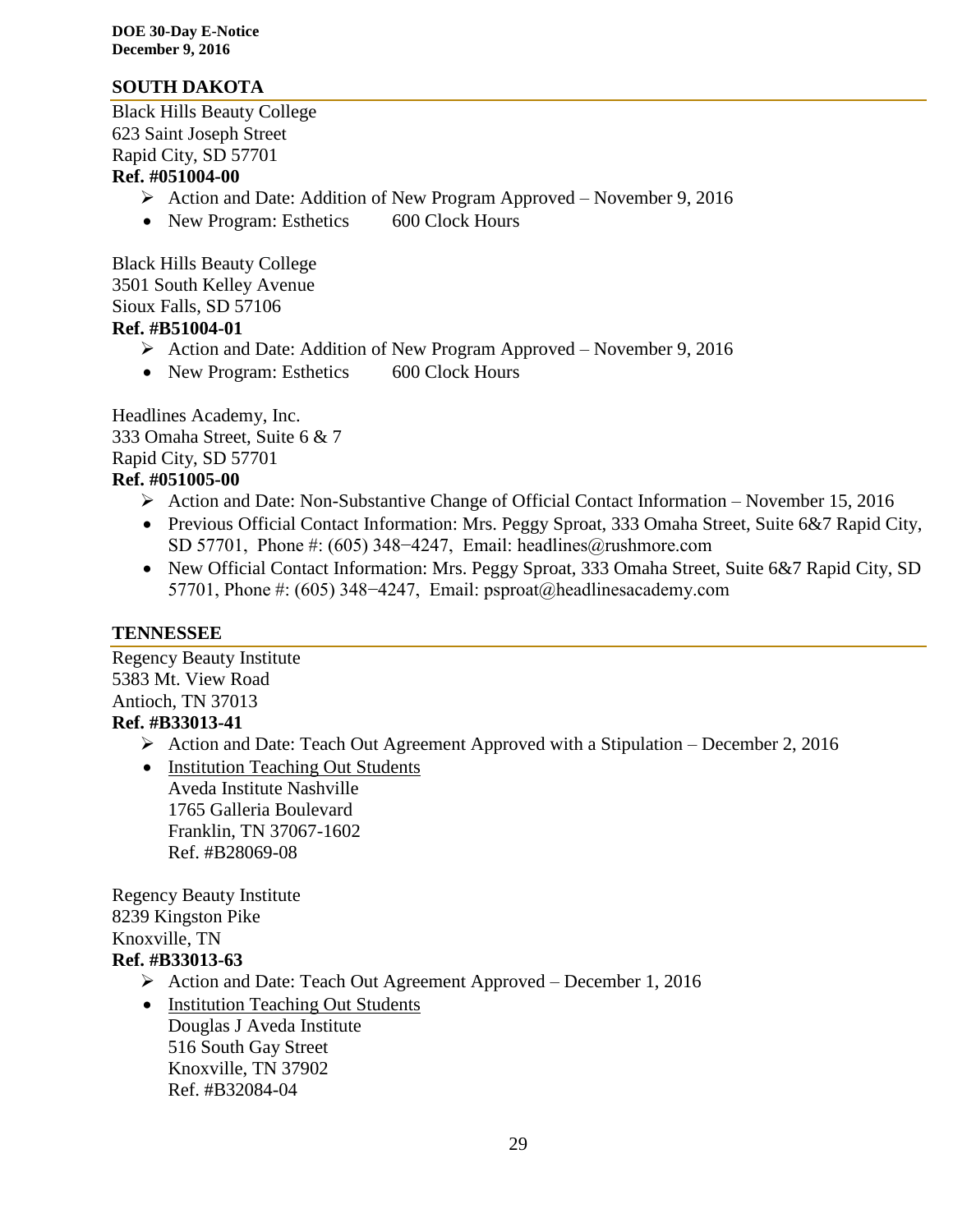Regency Beauty Institute 2293 Gallatin Pike North Madison, TN 37115

# **Ref. #B33013-72**

- Action and Date: Teach Out Agreement Approved with a Stipulation December 2, 2016
- Institution Teaching Out Students Aveda Institute Nashville 1765 Galleria Boulevard Franklin, TN 37067-1602 Ref. #B28069-08

# **TEXAS**

Regency Beauty Institute 5968 Fairmont Parkway, Suite A Pasadena, TX 77505 **Ref. #B33013-29**

- $\triangleright$  Action and Date: Teach Out Agreement Approved with a Stipulation December 2, 2016
- Institution Teaching Out Students Aveda Institute Houston 19241 David Memorial Drive, Suite 100 Shenandoah, TX 77385 Ref. #B28069-02

Regency Beauty Institute 19770 North Freeway Spring, TX, 77373 **Ref. #B33013-37**

 $\triangleright$  Action and Date: Teach Out Agreement Approved with a Stipulation – December 2, 2016

• Institution Teaching Out Students Aveda Institute Houston 19241 David Memorial Drive, Suite 100 Shenandoah, TX 77385 Ref. #B28069-02

Regency Beauty Institute 500 East Ben White Boulevard, Building E, Suite 100 Austin, TX 78704 **Ref. #B33013-40**

- Action and Date: Teach Out Agreement Approved December 2, 2016
- Institution Teaching Out Students Aveda Institute Austin 6001 Middle Fiskville Road, Suite 200 Austin, TX 78752 Ref. #B28069-07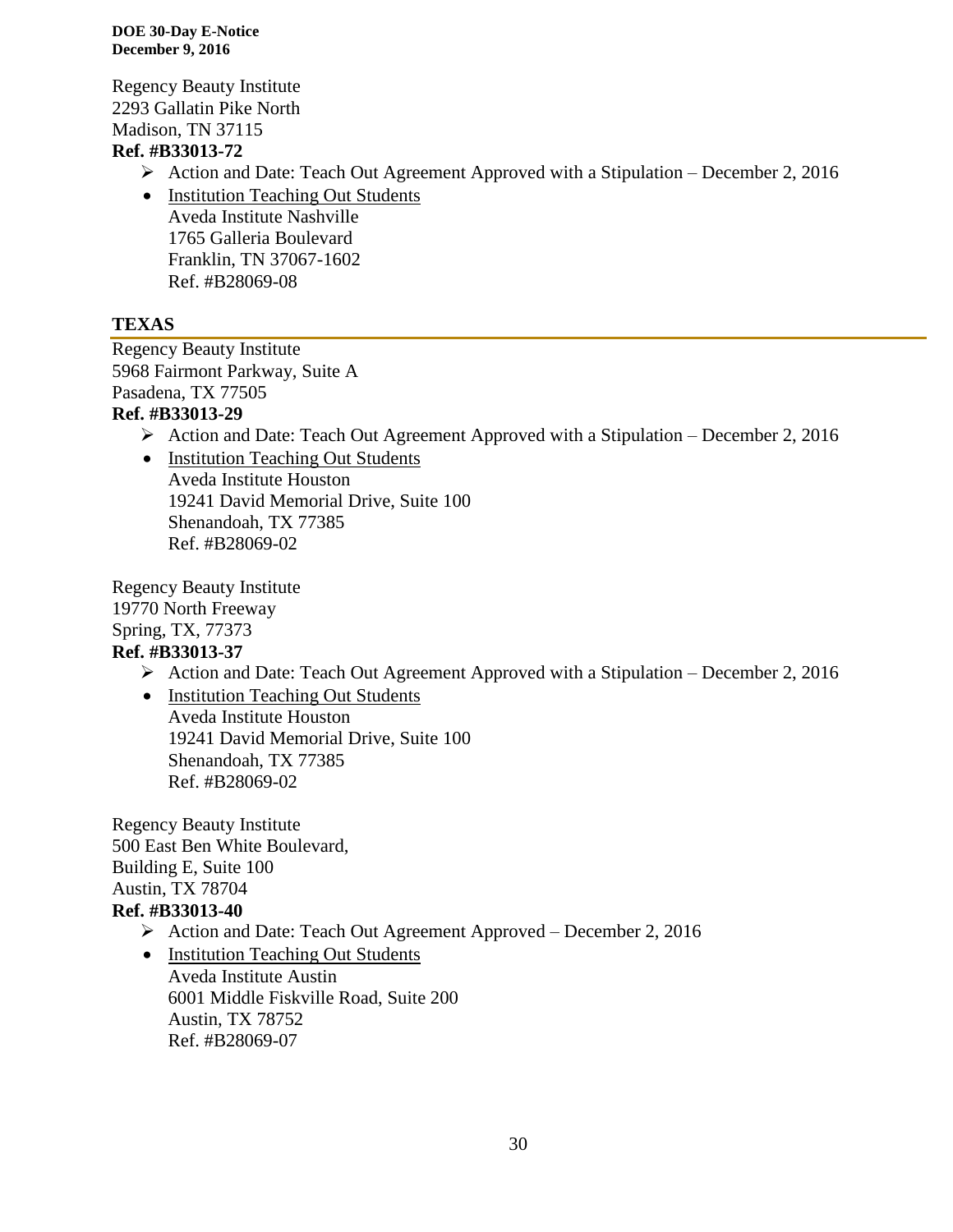Regency Beauty Institute 1118 West Arbrook, Suite 100 Arlington, TX 76015 **Ref. #B33013-48**

- Action and Date: Teach Out Agreement Approved December 2, 2016
- Institution Teaching Out Students The Salon Professional Academy 2440 South Stemmons Freeway Lewisville, TX 75067 Ref. #053202-00

Regency Beauty Institute 1118 West Arbrook, Suite 100 Arlington, TX 76015 **Ref. #B33013-48**

- Action and Date: Teach Out Agreement Approved December 2, 2016
- Institution Teaching Out Students Duvall's School of Cosmetology 201 Harwood Road, Suite 218 Bedford, TX 76021 Ref. #053197-00

Regency Beauty Institute 1118 West Arbrook, Suite 100 Arlington, TX 76015 **Ref. #B33013-48**

- $\triangleright$  Action and Date: Teach Out Agreement Approved with Stipulations December 2, 2016
- Institution Teaching Out Students Aveda Institute Dallas 8188 Park Lane, Suite C – 150 Dallas, TX 75231 Ref. #B28069-05

Regency Beauty Institute 19121 LBJ Freeway, Unit 75 Mesquite, TX 75150 **Ref. #B33013-55**

- $\triangleright$  Action and Date: Teach Out Agreement Approved with Stipulations December 2, 2016
- Institution Teaching Out Students Aveda Institute Dallas 8188 Park Lane, Suite C – 150 Dallas, TX 75231 Ref. #B28069-05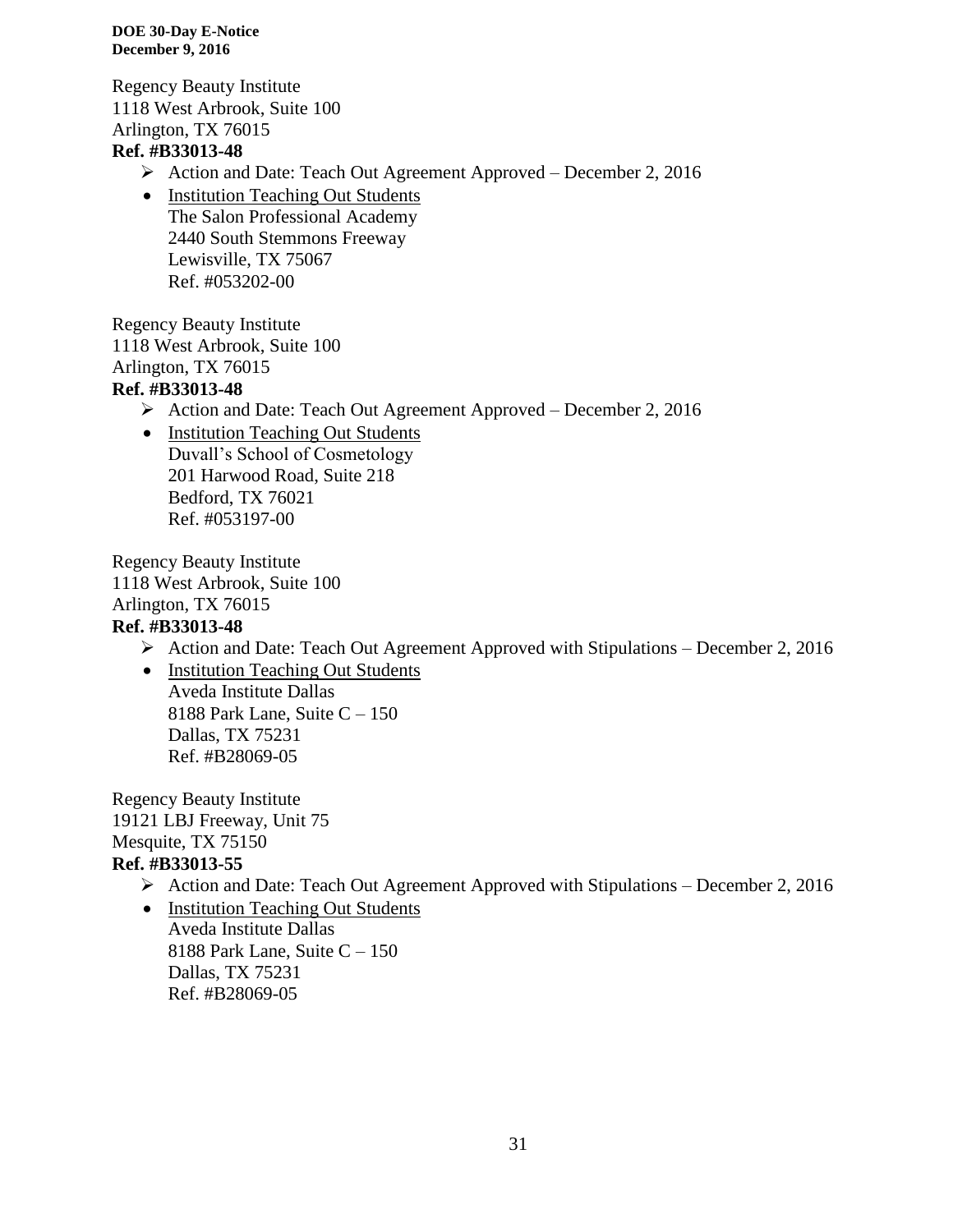Regency Beauty Institute 6521 Highway 6 North Houston, TX 77084

# **Ref. #B33013-62**

- Action and Date: Teach Out Agreement Approved with a Stipulation December 2, 2016
- Institution Teaching Out Students Aveda Institute Houston 19241 David Memorial Drive, Suite 100 Shenandoah, TX 77385 Ref. #B28069-02

Regency Beauty Institute 1120 McRae Boulevard, Building D El Paso, TX 79925

# **Ref. #B33013-66**

- Action and Date: Teach Out Agreement Approved December 2, 2016
- Institution Teaching Out Students Tri-State Cosmetology Institute 1120 Vista De Oro El Paso, TX 79935 Ref. #053115-00

Regency Beauty Institute 1120 McRae Boulevard, Building D El Paso, TX 79925 **Ref. #B33013-66**

- Action and Date: Teach Out Agreement Approved December 2, 2016
- Institution Teaching Out Students Aveda Institute Austin 6001 Middle Fiskville Road, Suite 200 Austin, TX 78752 Ref. #B28069-07

Regency Beauty Institute 8201 South Gessner, Suite A Houston, TX 77036

# **Ref. #B33013-77**

Action and Date: Teach Out Agreement Approved with a Stipulation – December 2, 2016

• Institution Teaching Out Students Aveda Institute Houston 19241 David Memorial Drive, Suite 100 Shenandoah, TX 77385 Ref. #B28069-02

Regency Beauty Institute 309 NW Loop 410, Suite 1 San Antonio, TX 78216 **Ref. #B33013-81** Action and Date: Teach Out Agreement Approved – December 2, 2016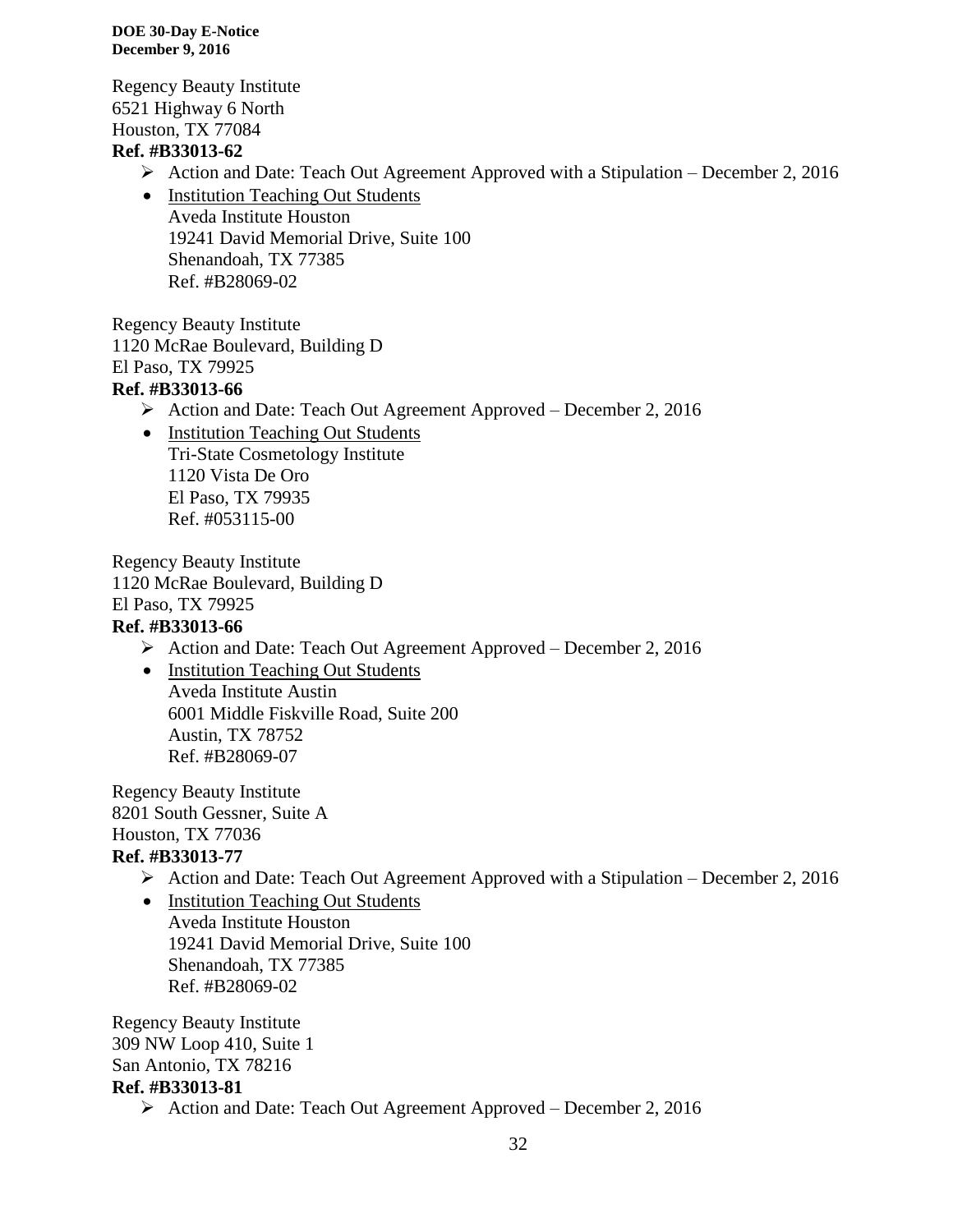> • Institution Teaching Out Students Mims Classic Beauty College 5121 Blanco Road San Antonio, TX 78216 Ref. #053155-00

Regency Beauty Institute 309 NW Loop 410, Suite 1 San Antonio, TX 78216 **Ref. #B33013-81**

- Action and Date: Teach Out Agreement Approved December 2, 2016
- Institution Teaching Out Students Aveda Institute Austin 6001 Middle Fiskville Road, Suite 200 Austin, TX 78752 Ref. #B28069-07

Regency Beauty Institute 2325 South Stemmons Freeway, Suite 404 Lewisville, TX 75067

# **Ref. #B33013-84**

Action and Date: Teach Out Agreement Approved – December 2, 2016

• Institution Teaching Out Students The Salon Professional Academy 2440 B South Stemmons Freeway Lewisville, TX 75067 Ref. #053202-00

Regency Beauty Institute 2325 South Stemmons Freeway, Suite 404 Lewisville, TX 75067

# **Ref. #B33013-84**

- Action and Date: Teach Out Agreement Approved December 2, 2016
- Institution Teaching Out Students Duvall's School of Cosmetology 201 Harwood Road, Suite 218 Bedford, TX 76021 Ref. #053197-00

Regency Beauty Institute 2325 South Stemmons Freeway, Suite 404 Lewisville, TX 75067

# **Ref. #B33013-84**

- $\triangleright$  Action and Date: Teach Out Agreement Approved with Stipulations December 2, 2016
- Institution Teaching Out Students Aveda Institute Dallas 8188 Park Lane, Suite  $C - 150$ Dallas, TX 75231 Ref. #B28069-05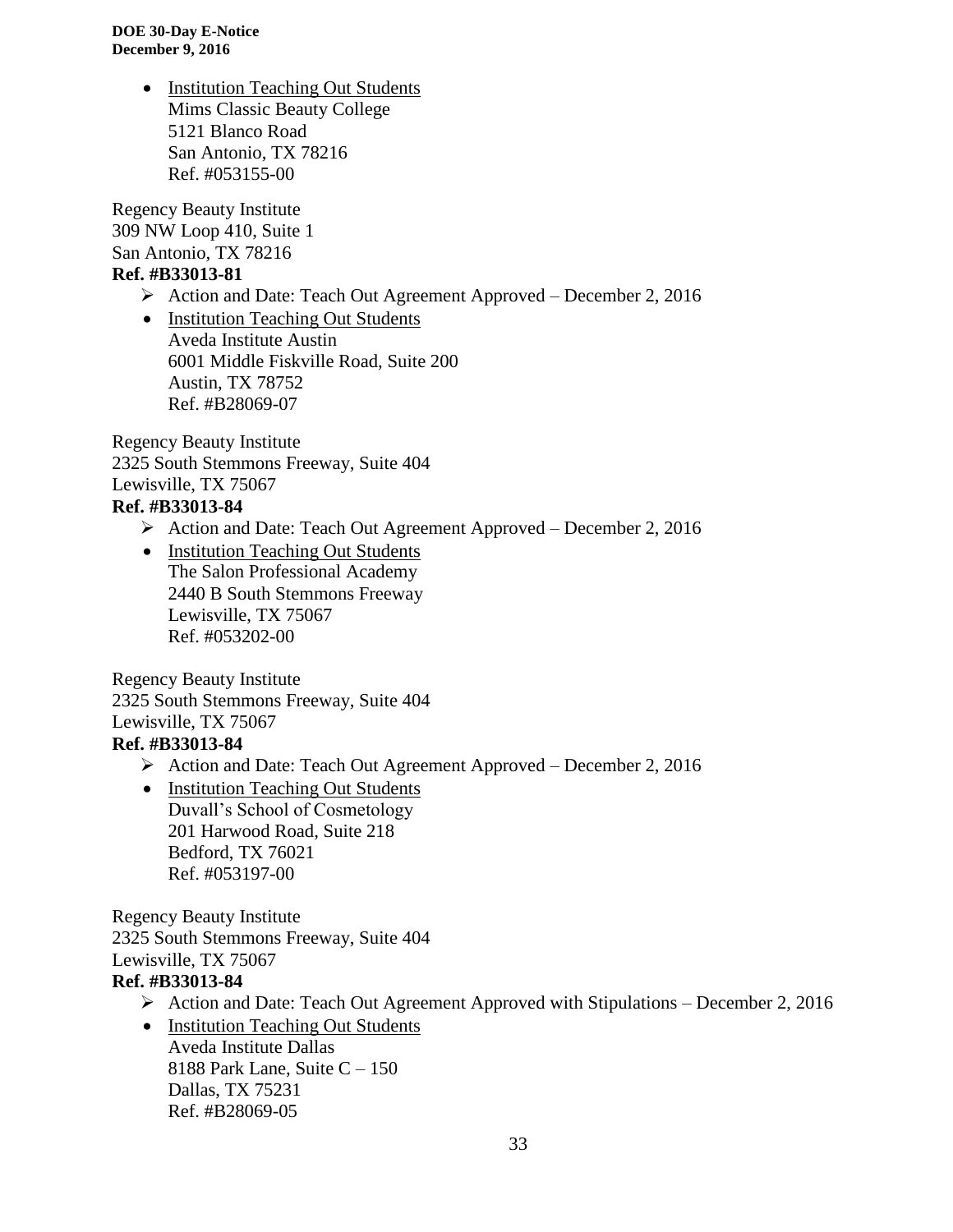Regency Beauty Institute 1017 North Central Expressway, Suite 200 Plano, TX 75075

# **Ref. #B33013-86**

- Action and Date: Teach Out Agreement Approved December 2, 2016
- Institution Teaching Out Students The Salon Professional Academy 2440 B South Stemmons Freeway Lewisville, TX 75067 Ref. #053202-00

Regency Beauty Institute 1017 North Central Expressway, Suite 200 Plano, TX 75075

# **Ref. #B33013-86**

- $\triangleright$  Action and Date: Teach Out Agreement Approved with Stipulations December 2, 2016
- Institution Teaching Out Students Aveda Institute Dallas 8188 Park Lane, Suite  $C - 150$ Dallas, TX 75231 Ref. #B28069-05

International Beauty College #3 1225 Beltline Road, Suite 7 Garland, TX 75040 **Ref. #053139-00**

- Action and Date: Addition of New Program Approved with a Directive. November 29, 2016
- New Program: Esthetician- Nail Technician 1200 Clock Hours

Cosmetology Career Institute 5015 – A Wesley Street Greenville, TX 75402 **Ref. #053180-00**

- $\triangleright$  Action and Date: Non-Substantive Change of Official Contact December 6, 2016
- Previous Official Contact: Mr. Thomas Kube, 5015 A Wesley Street Greenville, TX 75402, Phone #: (903) 455-8395, Email: tkube@kubeco.com
- New Official Contact: Mr. Luis Montana, 5015 A Wesley Street Greenville, TX 75402, Phone #: (903) 455-8395, Email: lmontana@ccinstitute.edu

Bella Cosmetology College #2 Previous Ref. #A53220-01 733 East Quinlan Parkway Quinlan, TX 75474 **Ref. #P53220-01**

 $\triangleright$  Action and Date: Provisional Additional Location Accreditation Granted – November 9, 2016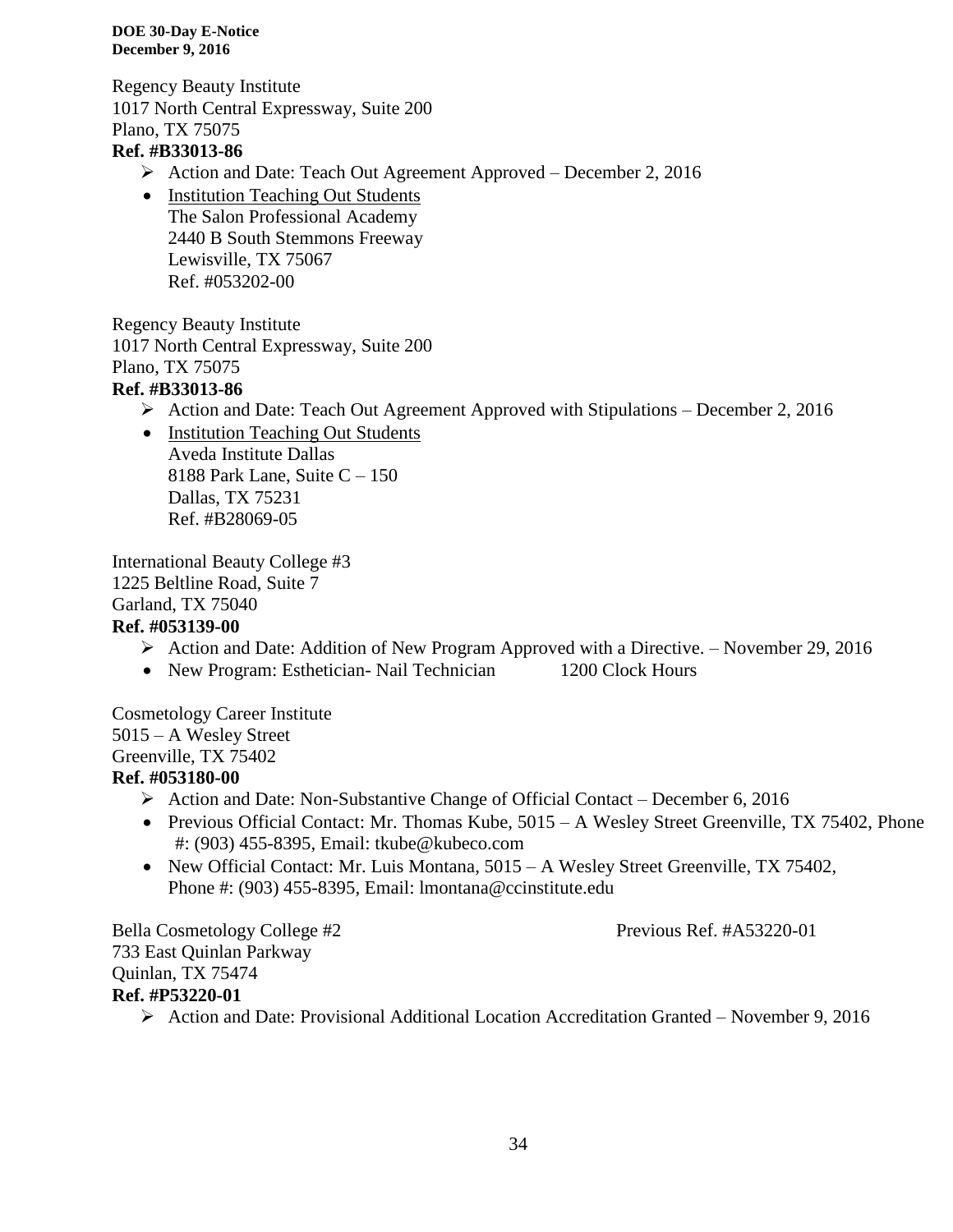Abilene, TX 79602

## **Ref. #B53217-02**

Action and Date: Full Additional Location Accreditation Granted – November 11, 2016

# **UTAH**

Aveda Institute Provo 210 North University Avenue Provo, UT 84601 **Ref. #054045-00**

- Action and Date: Addition of New Program Approved November 29, 2016
- New Program: Massage Therapy 600 Clock Hours

Paul Mitchell The School Logan 255 South Main Street, Suite 200 Logan, UT 84321 **Ref. #054047-00**

- Action and Date: Addition of New Program Approved November 29, 2016
- New Program: Barbering 1000 Clock Hours

Taylor Andrews Academy of Hair Design 9052 South 1510 West West Jordan, UT 84088 **Ref. #054050-00**

- $\triangleright$  Action and Date: Addition of New Program Approved with Stipulations November 29, 2016
- New Program: Nails 300 Clock Hours

American Beauty Academy 5858 South 900 East Murray, UT 84121 **Ref. #P54062-01**

- $\triangleright$  Action and Date: Addition of New Program Approved with a Stipulation November 29, 2016
- New Program: Barbering 1000 Clock Hours

NIMA National Institute of Medical Aesthetics 10714 South River Front Parkway South Jordan, UT 84095

# **Ref. #054066-00**

- Action and Date: Addition of New Program Approved with a Stipulation November 29, 2016
- New Program: Master Aesthetic Online Course 1200 Clock Hours

# **VIRGINIA**

Regency Beauty Institute 11740 Sudley Manor Drive Manassas, VA 20109 **Ref. #B33013-71**

 $\triangleright$  Action and Date: Teach Out Agreement Approved with a Stipulation – December 2, 2016

NeeCee's Barber College Next Renewal Date: May 2019 1813 Industrial Boulevard Previous Ref. #A53217-02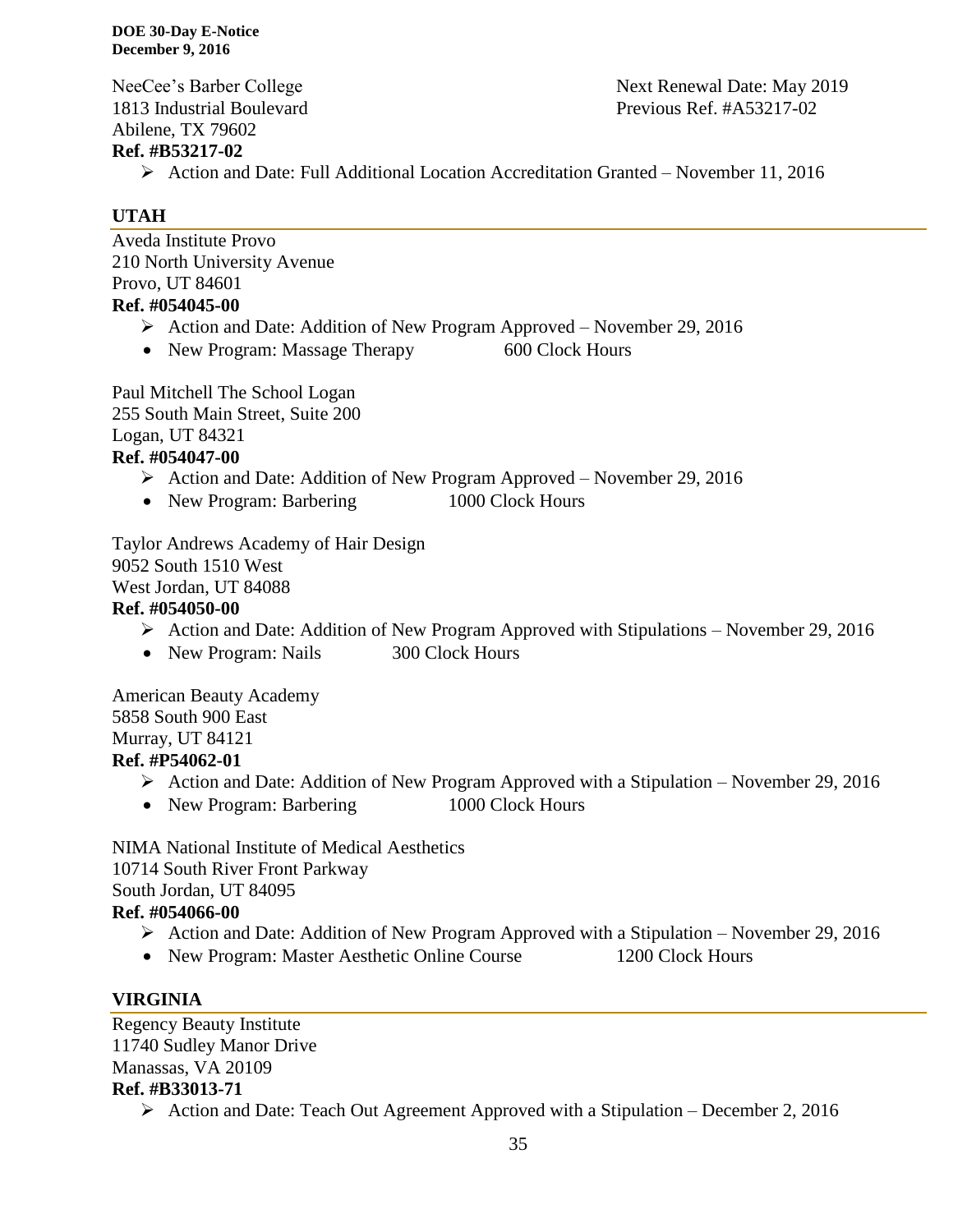> • Institution Teaching Out Students Paul Mitchell The School Woodbridge 14445 Potomac Mills Road Woodbridge, VA 22192 Ref. #B19027-02

Regency Beauty Institute 11740 Sudley Manor Drive Manassas, VA 20109

# **Ref. #B33013-71**

 $\triangleright$  Action and Date: Teach Out Agreement Approved with a Stipulation – December 2, 2016

• Institution Teaching Out Students Paul Mitchell The School – Tysons Corner 8041- L Tysons Corner Center McLean, VA 22102 Ref. #B19027-01

Regency Beauty Institute 11740 Sudley Manor Drive Manassas, VA 20109 **Ref. #B33013-71**

- $\triangleright$  Action and Date: Teach Out Agreement Approved with a Stipulation December 2, 2016
- Institution Teaching Out Students Aveda Institute Washington D.C.  $713$  7<sup>th</sup> Street N.W. Washington, DC 20001 Ref. #B28069-06

Regency Beauty Institute 5002 Cross Road Roanoke, VA 24012 **Ref. #B33013-78**

- $\triangleright$  Action and Date: Teach Out Agreement Approved with a Stipulation December 2, 2016
- Institution Teaching Out Students Aveda Institute Washington D.C. 713  $7<sup>th</sup>$  Street N.W. Washington, DC 20001 Ref. #B28069-06

Regency Beauty Institute 12365 Hornsby Lane, Suite C Newport News, VA 23609 **Ref. #B33013-80**

- $\triangleright$  Action and Date: Teach Out Agreement Approved with a Stipulation December 2, 2016
- Institution Teaching Out Students Aveda Institute Washington D.C.  $713$   $7<sup>th</sup>$  Street N.W. Washington, DC 20001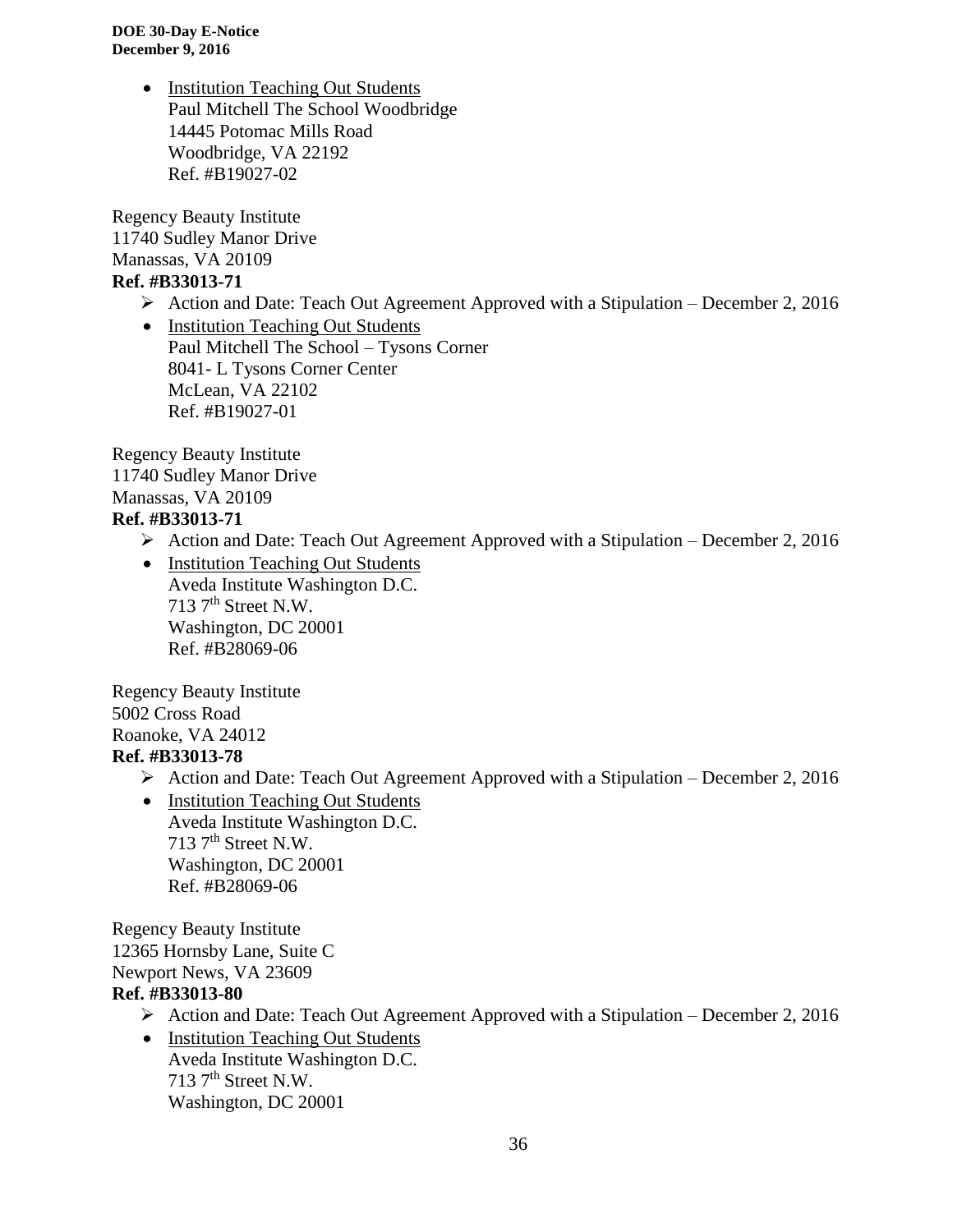Ref. #B28069-06

Regency Beauty Institute 12365 Hornsby Lane, Suite C Newport News, VA 23609

## **Ref. #B33013-80**

- Action and Date: Teach Out Agreement Approved December 2, 2016
- Institution Teaching Out Students Luckes Beauty Academy 888 J. Clyde Morris Boulevard Newport News, VA 23601 Ref. #056062-00

Suffolk Beauty Academy

860 Portsmouth Boulevard

Suffolk, VA 23434

## **Ref. #056038-00**

 $\triangleright$  Action and Date: Institution Continued on Financial Monitoring – November 9, 2016

## **WASHINGTON**

Glen Dow Academy of Hair Design and Salons, Inc. 309 West Riverside Avenue Spokane, WA 99201 **Ref. 057006-00**

Action and Date: Institution Continued on Financial Monitoring – November 9, 2016

Evergreen Beauty & Barber College 14045 NE 20<sup>th</sup> Street Bellevue, WA 98007 **Ref. #057007-00**

- $\triangleright$  Action and Date: Addition of New Program Approved November 9, 2016
- New Program: Hair Design 1400 Clock Hours

Professional Beauty School, Inc. 2105 West Lincoln Avenue #2 Yakima, WA 98902 **Ref. #057035-00**

- Action and Date: Addition of New Program Approved November 29, 2016
- New Program: Hair Design 1400 Clock Hours

Evergreen Beauty & Barber College 802 SE Everett Mall Way Suite A Everett, WA 98208 **Ref. #057058-00**

- $\triangleright$  Action and Date: Addition of New Program Approved November 9, 2016
- New Program: Hair Design 1400 Clock Hours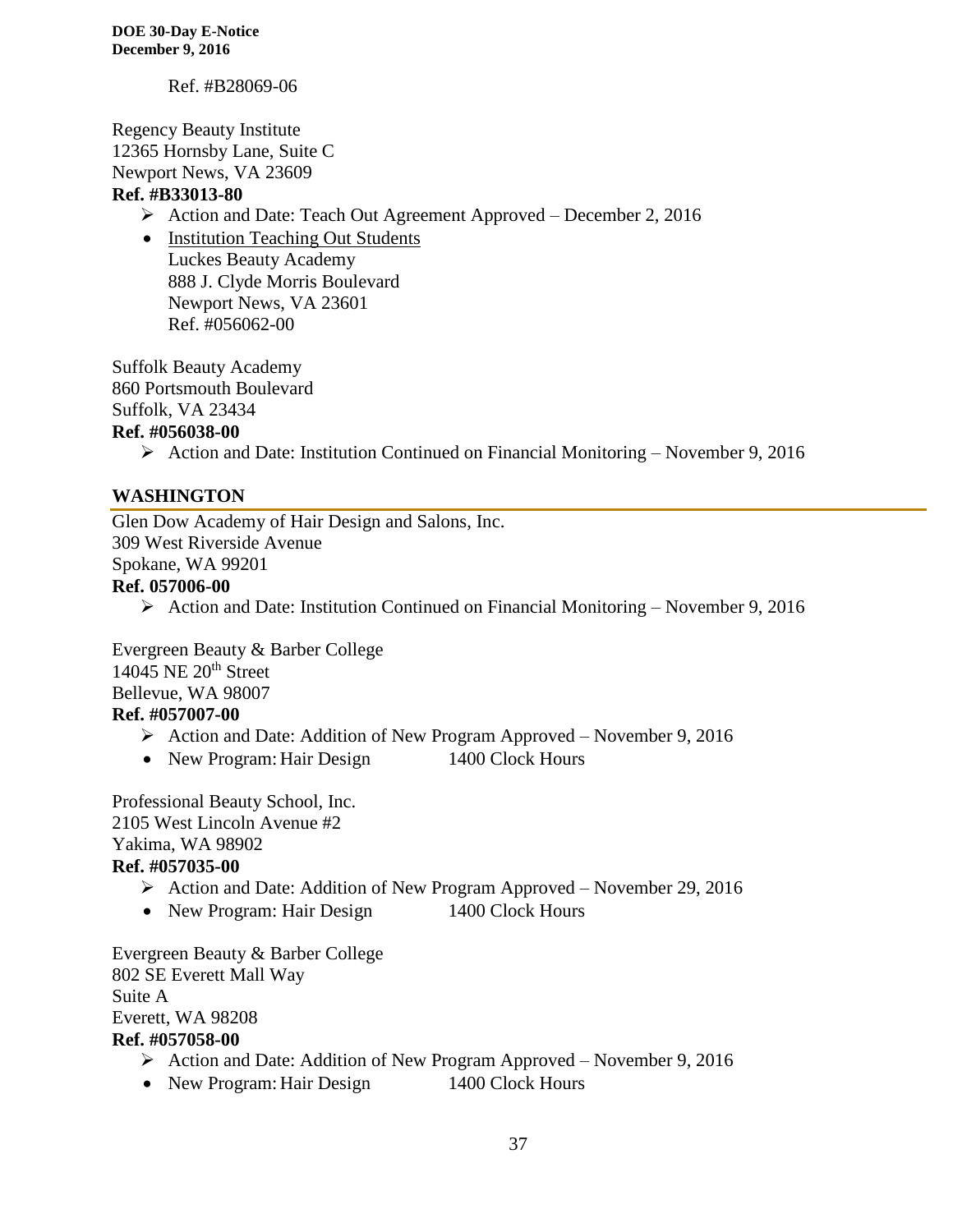Evergreen Beauty College 1222 Bronson Way North Renton, WA 98057

#### **Ref. #B57058-01**

- Action and Date: Addition of New Program Approved November 9, 2016
- New Program: Hair Design 1400 Clock Hours

## **WISCONSIN**

Regency Beauty Institute 2358 East Springs Drive, Suite 300 Madison, WI 53704 **Ref. #B33013-05**

Action and Date: Teach Out Agreement Approved – December 2, 2016

• Institution Teaching Out Students Academy of Beauty Professionals 6414 Odana Road Madison, WI 53717 Ref. #B35036-03

# **To The Following:**

# **United States Department of Education**

- **Ms. Kathleen Hochhalter- Special Assistant-- Administrative Actions & Appeals Division**
- **Ms. Susan Crim- Director-- Administrative Actions & Appeals Division**
- **Department of Education Accreditation Division- USDOE-- Washington, DC**
- Ms. Cathy Sheffield- Accreditation & State Liaison Office-- USDOE--- Washington, DC
- **Ms. Rachael Shultz- Accreditation and State Liaison Office-- USDOE --- Washington, DC**
- **Ms. Lauren Pope- Administrative Actions and Appeals Services Group-- Washington, DC**
- **MS. Patrice Fleming- Team Leader-- School Participation Team--- Boston/New York**
- Ms. Betty Coughlin- Area Case Director-- School Participation Team--- Boston/New York
- Ms. Tracy Nave-Team Leader-- School Participation Team--- Boston/New York
- Mr. Christopher Curry- Team Leader-- School Participation Team--- Boston/New York
- **Ms. Martina Fernandez-Rosario- Acting Area Case Director-- School Participation---**
- **San Francisco/Seattle**
- **Ms. Kerry O'Brien- Team Leader-- School Participation Team--- Denver**
- Mr. Michael Frola- Area Case Director-- School Participation Team--- Philadelphia
- Ms. Nancy Paula Gifford- Area Case Director-- School Participation Team--- Philadelphia
- Ms. Sherrie Bell- Compliance Manager—School Participation Team--- Philadelphia
- **Mr. Jesus Moya- Team Leader-- School Participation Team--- Dallas**
- Ms. Kim Peeler- Team Leader-- School Participation Team--- Dallas
- **MS.** Cynthia Thornton- Area Case Director for Region 6-- School Participation Team--- Dallas
- **Mr. Christopher Miller-Team Leader-- School Participation Team--- Atlanta**
- **Ms. Vanessa Dillard Compliance Manager School Participation Team --- Atlanta**
- Mr. Ralph Lobosco- Area Case Director-- School Participation Team--- Kansas City
- **Mr. Douglas Parrott- Area Case Director-- School Participation Team--- Chicago/Denver**
- Ms. Carolyn White-Team Director-- School Participation Team--- South Central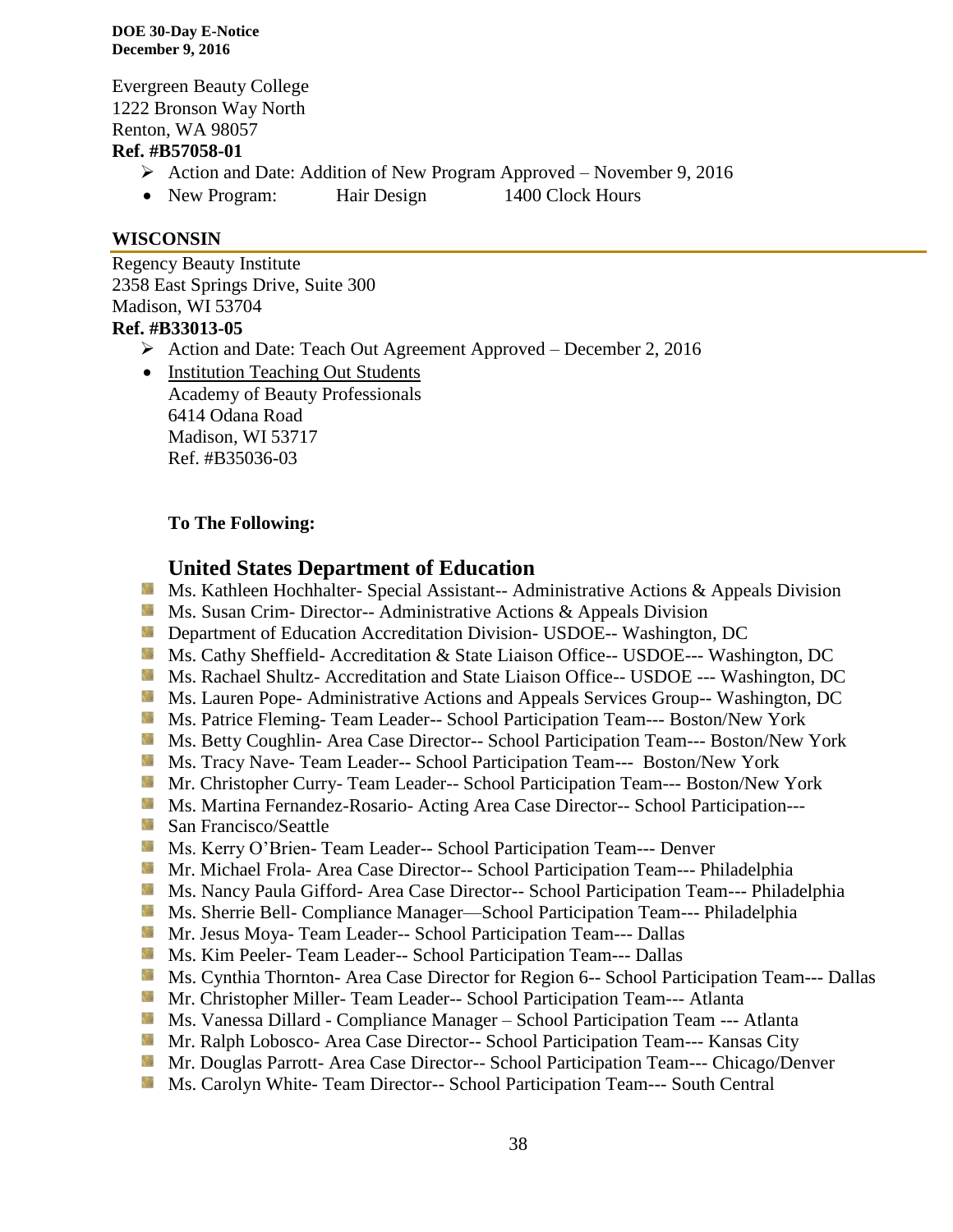# **Accreditors**

- Mr. Bill Larkin- Executive Director-- ACCET
- **Mr. Michale McComis, Ed.D.- Executive Director-- ACCSC**
- **Mr. Roger Williams Interim President-- ACICS**
- **Dr.** Gary Puckett- Executive Director-- COE

# **State Authorities**

- **Mr. Bob McKee- AL State Board of Cosmetology-- Montgomery, AL**
- Ms. Theresa Bunch- AZ State Board of Cosmetology-- Tempe, AZ
- Ms. Kelli Kersey- AR Department of Health (Section Chief, Cosmetology)-- Little Rock, AR
- Mr. Charles Kirkpatrick- AR State Board of Barber Examiners-- Little Rock, AR
- Ms. Kristy Underwood- CA Board of Barbering & Cosmetology-- Sacramento, CA
- Ms. Christine Jones- CA Board of Barbering & Cosmetology-- Sacramento, CA
- Ms. Leeza Rifredi Licensing Manager BPPE--CA
- Ms. Joanne Wenzel Bureau Chief BPPE—CA
- Ms. Yvette Johnson Enforcement Chief BPPE CA
- Ms. Pamela Goens- CO Office of Barber & Cosmetology Licensure-- Denver, CO
- Mr. Douglas Parrott- Area Case Director-- School Participation Team—Denver, CO
- Ms. Janet Brancifort- CT Examining Board for Barbers, Hairdressers, & Cosmeticians-- Hartford, CT
- Ms. Judy Letterman- DE Board of Cosmetology & Barbering-- Dover, DE
- Mr. Clifford Cooks- DC Department of Consumer & Regulatory Affairs-- Washington, DC
- **Ms. Robyn Barineau- FL State Board of Cosmetology & Barbers Board-- Tallahassee, FL**
- Mr. Josh Waters- GA State Board of Cosmetology & GA Board of Barbers-- Macon, GA
- **Ms. Margaret Guerrero- Guam Board of Barbering & Cosmetology-- Mangilao, Guam**
- **Ms. Laureen Kai- HI Barbering & Cosmetology Department-- Honolulu, HI**
- **Ms.** Tana Cory- ID Bureau of Occupational Licenses-- Boise, ID
- Ms. Valerie Fenske Idaho State Board of Education ID
- **Ms. Keri Ginger- IL Department of Financial & Professional Regulation-- Springfield, IL**
- **Ms.** Tracy Hicks- IN Professional Licensing Agency-- Indianapolis, IN
- Ms. Venus Vendoures Walsh Iowa Board of Cosmetology Arts & Sciences—Des Moines, IA
- **Ms.** Chiquita C. Coggs- KS State Board of Cosmetology-- Topeka, KS
- Mr. H.R. Vacek- KS State Barber Board-- Topeka, KS
- **Mr. Charles Lykins- KY Board of Hairdressers & Cosmetologists-- Frankfort, KY**
- **Mr. Steven Young- LA State Board of Cosmetology-- Baton Rouge, LA**
- **Ms. Latrice Matthews- LA Board of Barber Examiners-- Baton Rouge, LA**
- Ms. Geraldine Betts- ME Office of Professional & Occupational Regulation-- Augusta, ME
- Ms. Kristina Morin ME Office of Professional & Occupational Regulation—Augusta, ME
- **Mr. Robert Wood- MD State Board of Cosmetologists-- Baltimore, MD**
- **Maryland State Board of Barbers- Baltimore, MD**
- Sandra Velasquez- MA Board of Cosmetology-- Boston, MA
- Ms. Mary Jayne Fay, Ed.D.- MA Department of Education-- Malden, MA
- **Ms.** Gina Stauss- MN Board of Cosmetologist Examiners-- Minneapolis, MN
- **M** Minnesota Board of Cosmetologists Examiners –Minneapolis, MN
- **Ms.** Cynthia Johnson- MS State Board of Cosmetology--Jackson, MS
- Ms. Emily Carroll- MO State Board of Cosmetology-- Jefferson City, MO
- Mr. Dennis Clark- MT Board of Barbers & Cosmetologists-- Helena, MT
- **Ms.** Kris Chiles- NE State Board of Cosmetology Examiners-- Lincoln, NE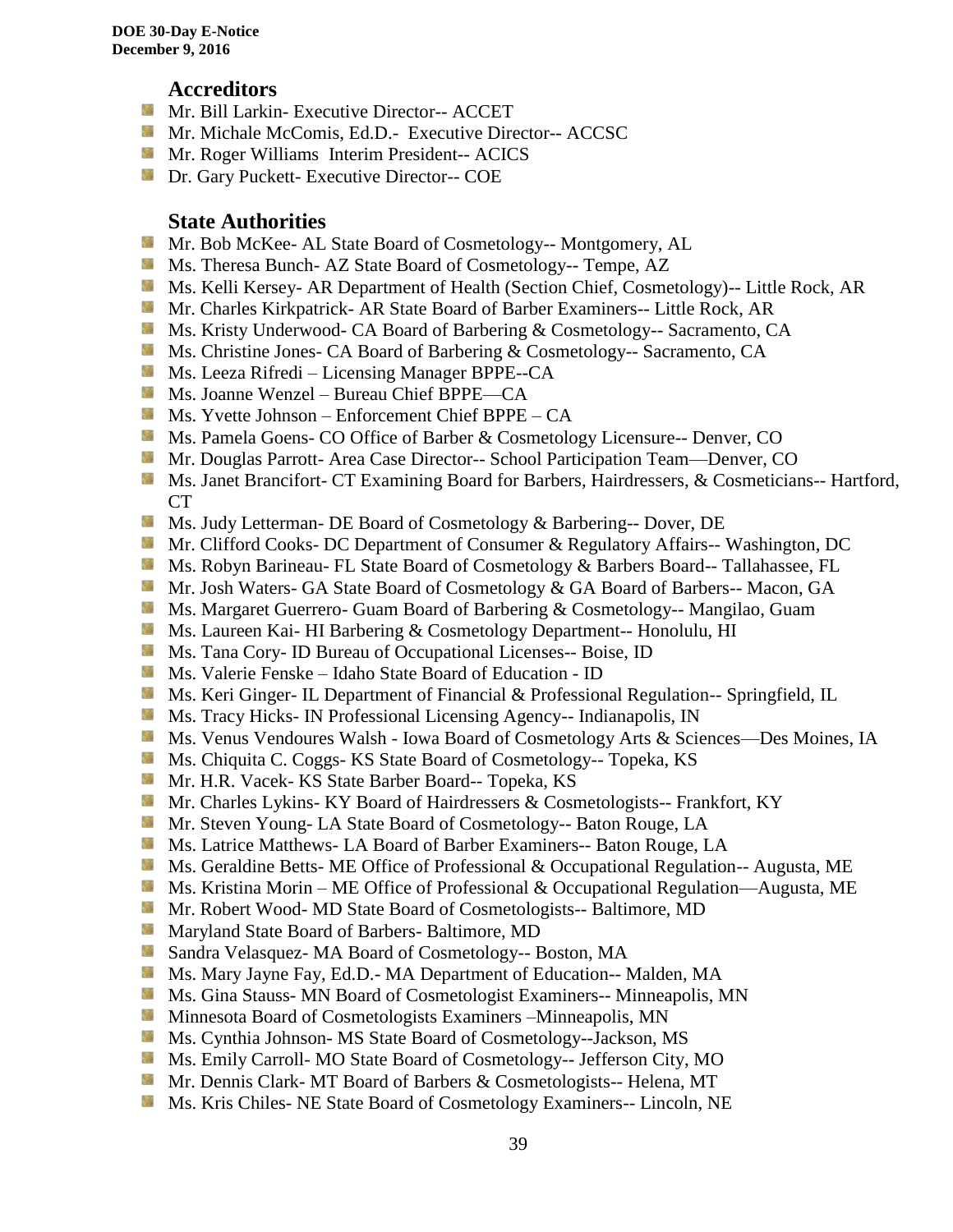- **Nebraska Board of Barber Examiners- Lincoln, NE**
- **Ms.** Nadine Griego- NV State Board of Cosmetology-- Las Vegas, NV
- Mr. Gary Landry NV State Board of Cosmetology Las Vegas, NV
- **Mr.** Adam Higginbotham NV State Board of Cosmetology Las Vegas, NV
- Nevada State Board of Massage Therapy- Las Vegas, NV
- **Ms. Kathryn Wantuck- NH State Board of Barbering, Cosmetology, and Esthetics-- Concord, NH**
- Mr. Jay Malanga- NJ Board of Cosmetology & Hairstyling-- Newark, NJ
- Ms. Antoinette Griego- NM State Board of Barbers & Cosmetologists-- Santa Fe, NM
- Ms. Kathleen McCoy- NY Department of State-Division of Licensing Services-- Albany, NY
- Ms. Ruth Singer- NY State Education Department-Bureau of Proprietary School Supervision--Albany, NY
- **Ms. Lynda Elliott- NC State Board of Cosmetic Art Examiners- Raleigh, NC**
- **Mr. Wayne Mixon North Carolina Board of Barber Examiners- Raleigh, NC**
- **MS.** Sue Meier- ND State Board of Cosmetology-- Bismarck, ND
- Ms. Tona Stevenson- North Dakota State Board of Barber Examiners-- Dickenson, ND
- Mr. Ed Highley Ohio State Barber Board OH
- Ms. Lori Pearson Ohio State Board of Cosmetology-- Grove City, OH
- Ms. Sherry Lewelling- OK Board of Cosmetology-- Oklahoma City, OK
- **Ms. Samantha Patnode- OR Health Licensing Agency-- Salem, OR**
- Mr. Juan Baez-Arevalo Director of Private Post Secondary Education Oregon Higher Education Coordinating Commission- OR
- **Ms. Helen Dunford Higher Education Coordinating Commission OR**
- Ms. Kelly Diller- PA State Board of Cosmetology-- Harrisburg, PA
- Mr. Juan Bigio Ramos, Ph.D.- PR General Council of Education-- San Juan, PR
- **Ms. Maureen Slowik Board Administrator-RI State Board of Barbering & Hairdressing--**Providence, RI
- Ms. Deanna Velletri Rhode Island Office of the Postsecondary Commissioner -- Warwick, RI
- Ms. Theresa Richardson- SC Board of Barber Examiners-- Columbia, SC
- Ms. Kathryn Boyd- SD Cosmetology Commission-- Pierre, SD
- Ms. Roxana Gumucio- TN Board of Cosmetology-- Nashville, TN
- **Mr. William Kuntz Jr., TX Department of Licensing & Regulation, Austin, TX**
- Ms. Allyson Pettley Division of Occupational and Professional Licensing-- Salt Lake City, UT
- Ms. Carla Preston- VT Office of Professional Regulation-- Montpelier, VT
- Mr. William Ferguson II- VA Board for Barbers & Cosmetology-- Richmond, VA
- **Ms.** Sylvia Rosa-Casanova, Director of the Private and Out-of-State Postsecondary Education Unit of SCHEV
- **Ms. Zelda Williams- VA Board for Barbers & Cosmetology-- Richmond, VA**
- Mr. Russell Sonmore VA WA workforce Training and Education Coordinating Board VA  $\&$ WA
- Ms. Eleni Papadakis WA Workforce Training and Education Coordinating Board, WA
- **Ms. Susan Colard- WA Department of Licensing-Consumer Affairs-- Olympia, WA**
- Ms. Amanda Smith- Executive Director-- WV Board of Barbers & Cosmetologist--- Dunbar, WV
- **Ms.** Angela Arrington- WI Barbering & Cosmetology Board-- Madison, WI
- Mr. Aaron Knautz- WI Massage Therapy & Bodywork Therapy Affiliated Credentialing Board--Madison, WI
- **Ms. Betty Abernethy- WY State Board of Cosmetology-- Cheyenne, WY**

# **State Massage Therapy Higher Education Authorities**

Mr. Keith Warren- AL Board of Massage Therapy-- Montgomery, AL